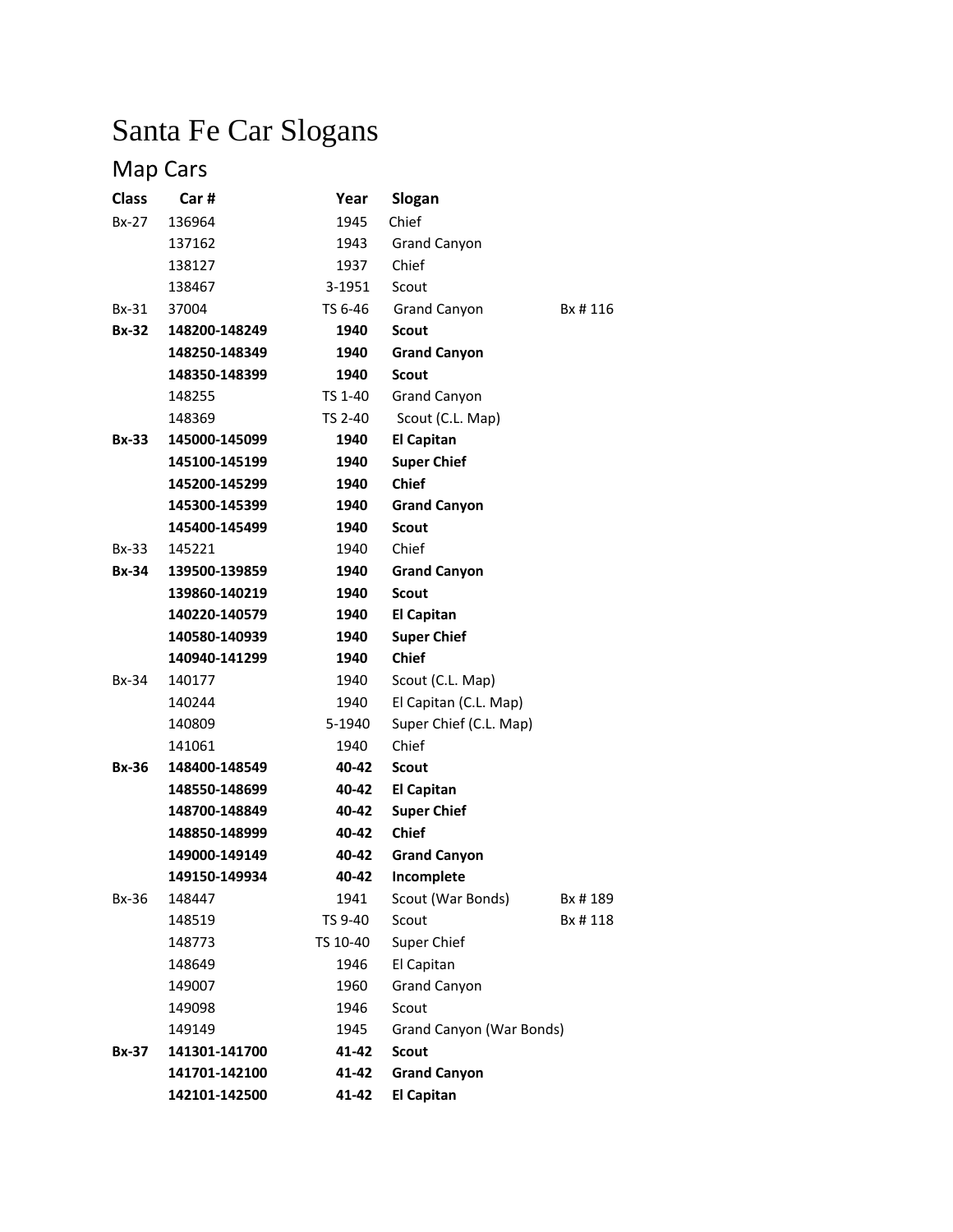|              | 142501-142900 | 41-42    | <b>Super Chief</b>     |                |  |
|--------------|---------------|----------|------------------------|----------------|--|
|              | 142901-143310 | 41-42    | <b>Chief</b>           |                |  |
|              | 143311-143510 | 41-42    | <b>Scout</b>           |                |  |
|              | 143511-143710 | 41-42    | <b>Grand Canyon</b>    |                |  |
|              | 143711-143910 | 41-42    | <b>El Capitan</b>      |                |  |
|              | 143911-144110 | 41-42    | <b>Super Chief</b>     |                |  |
|              | 144111-144310 | 41-42    | <b>Chief</b>           |                |  |
|              | 145500-147499 | 41-42    | Incomplete             |                |  |
| Bx-37        | 141065        | ?        | Scout                  |                |  |
|              | 141702        | 4-1941   | Grand Canyon           | Bx #121, 189   |  |
|              | 141952        | 1965     | <b>Grand Canyon</b>    |                |  |
|              | 142097        | 5-1941   | Scout                  | Bx # 189       |  |
|              | 142333        | 1942     | El Capitan             |                |  |
|              | 142410        | 5-1941   | El Capitan             | Bx #189        |  |
|              | 142691        | 1943     | Super Chief            | $\overline{7}$ |  |
|              | 142803        | 6-1941   | Super Chief            | Bx #189        |  |
|              | 143150        | 6-1941   | Chief                  | Bx #189        |  |
|              | 143289        | 1947     | Chief                  |                |  |
|              | 146233        | 1940     | Chief                  |                |  |
|              | 146454        | 3-1942   | Chief                  |                |  |
|              | 146925        | 1943     | Scout                  |                |  |
| <b>Bx-40</b> | 37114         | 1949     | El Capitan             |                |  |
|              | 150757        | CW 4-42  | El Capitan             |                |  |
| <b>Bx-41</b> | 270063        | 1967     | Super Chief            |                |  |
|              | 270093        | TS 2-45  | Grand Canyon           | Bx # 125       |  |
| Bx-42        | 270844        | TS 2-45  | Grand Canyon           | Bx #125        |  |
|              | 202381        | 1963     | Chief                  | 3              |  |
| <b>Bx-43</b> | 144400-144699 | 1944     | <b>All Super Chief</b> |                |  |
| $Bx-43$      | 144499        | 9-1944   | Super Chief            | Bx # 122       |  |
|              | 144590        | KC 1-53  | Super Chief            |                |  |
| <b>Bx-44</b> | 138700-138799 | 45-46    | <b>Grand Canyon</b>    |                |  |
|              | 138800-138899 | 45-46    | <b>Scout</b>           |                |  |
|              | 138900-138999 | 45-46    | <b>El Capitan</b>      |                |  |
|              | 139000-139099 | 45-46    | <b>Super Chief</b>     |                |  |
|              | 139100-139199 | 45-46    | <b>Chief</b>           |                |  |
|              | 138791        | 12-1945  | <b>Grand Canyon</b>    | Bx # 123       |  |
| Bx-44        | 138958        | 1-1946   | El Capitan             |                |  |
| Bx-46        | 37316         | TS 4-48  | El Capitan             | Bx # 128       |  |
|              | 272080        | 1948     | Chief                  | MW #84         |  |
|              | 272198        | $7 - 45$ | El Capitan             |                |  |
|              | 272221        | 1947     | El Capitan             |                |  |
|              | 272341        | ?        | El Capitan             |                |  |
|              | 272389        | 1950     | El Capitan             |                |  |
|              | 272474        | $5 - 48$ | Scout                  |                |  |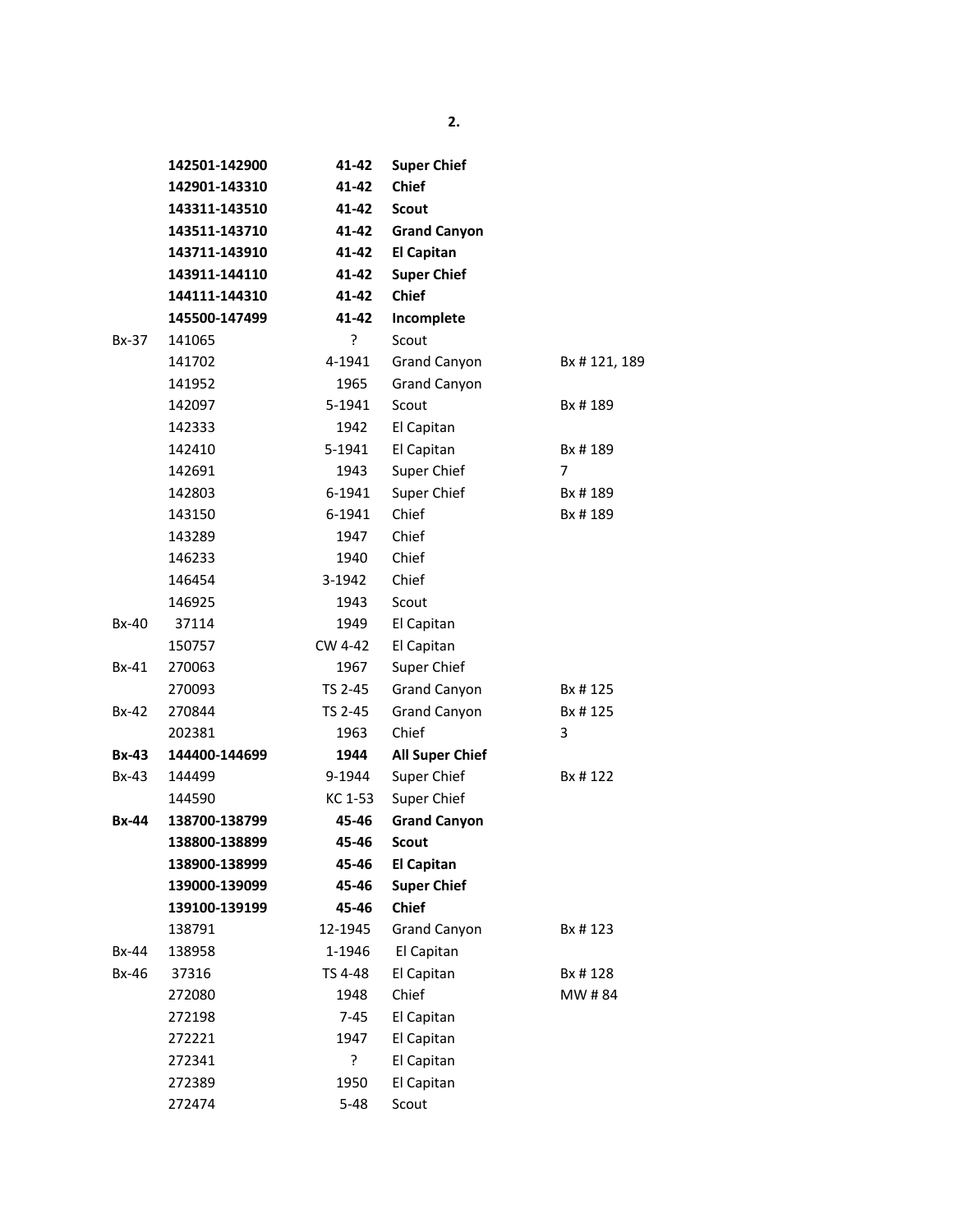|              | 272588        | FM 11-59 | Scout               |               |
|--------------|---------------|----------|---------------------|---------------|
|              | 272673        | 1946     | <b>Grand Canyon</b> | 14            |
|              | 272973        | TS 4-46  | Grand Canyon        | Bx #126       |
| <b>Bx-48</b> | 274100-274149 | 1946     | <b>Grand Canyon</b> |               |
|              | 274150-274299 | 1946     | <b>Scout</b>        |               |
|              | 274300-274449 | 1946     | <b>El Capitan</b>   |               |
|              | 274450-274599 | 1946     | <b>Super Chief</b>  |               |
|              | 274600-274749 | 1946     | <b>Chief</b>        |               |
| <b>Bx-48</b> | 274020        | 10-46    | <b>Grand Canyon</b> |               |
|              | 274068        | 1970     | <b>Grand Canyon</b> |               |
|              | 274099        | 1967     | <b>Grand Canyon</b> |               |
|              | 274199        | 10-1946  | Scout               |               |
|              | 274279        | 1966     | Scout               |               |
|              | 274312        | 1971     | El Capitan          |               |
|              | 274326        | 1967     | El Capitan          |               |
|              | 274396        | 1972     | El Capitan          |               |
|              | 274469        | 1967     | Super Chief         |               |
|              | 274534        | 1966     | Super Chief         |               |
|              | 274625        | FM 8-66  | Chief               |               |
|              | 274629        | TS 12-68 | Chief               |               |
|              | 274714        | 1974     | Chief               |               |
| Fe-5         | 63211         | 1946     | El Capitan          |               |
| Fe-6         | 67201         | 1949     | Super Chief         |               |
| Fe-7         | 5422          | 1947     | El Capitan          |               |
|              | 5531          | 1944     | Chief               |               |
|              | 5999          | TS 6-46  | Super Chief         | Fe # 55       |
|              | 9143          | 1940     | Super Chief         |               |
|              | 9198          | 1940     | Super Chief         |               |
| Fe-8         | 6400          | TS 11-41 | <b>Grand Canyon</b> | Fe #62        |
|              | 6414          | TS 5-41  | Scout               | Fe #61        |
|              | 6416          | TS 4-42  | Scout               |               |
| $Fe-13$      | 6312          |          | CW 11-46 El Capitan | Fe #70        |
|              | 6330          | TS 2-44  | Scout               |               |
|              | 6450          | TS 5-41  | Scout               | Fe #69 14, 15 |
| $Fe-15$      | 63356         | TS 3-47  | El Capitan          |               |
| Fe-19        | 5422          | 1947     | El Capitan          |               |
|              | 5531          | 1944     | Chief               |               |
|              | 5551          | 1946     | Chief               |               |
| Fe-20        | 9000-9099     | 1940     | <b>El Capitan</b>   |               |
|              | 9100-9199     | 1940     | <b>Super Chief</b>  |               |
| Fe-20        | 9004          | 1940     | El Capitan          |               |
|              | 9043          | TS 4-40  | El Capitan          |               |
|              | 9143          | TS 5-40  | Super Chief         | Fe #79        |
|              | 9198          | TS 5-40  | Super Chief         | Fe #78        |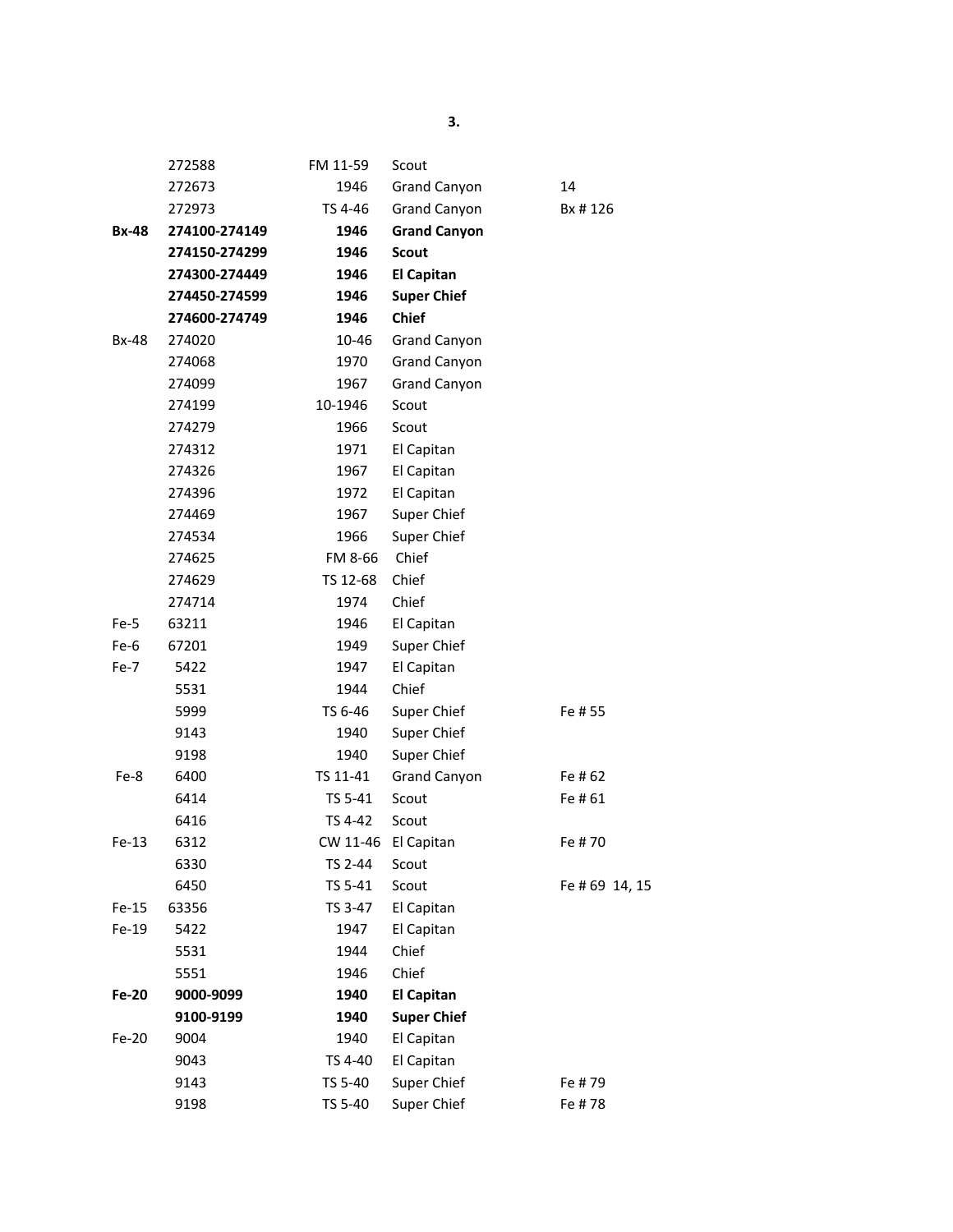| Fe-21   | 7350-7399   | 1940     | <b>All Grand Canyon</b> |            |
|---------|-------------|----------|-------------------------|------------|
| $Fe-21$ | 7352        | TS 11-40 | <b>Grand Canyon</b>     | Fe # 82    |
| Fe-22   | 6625        | TS 1-44  | Scout                   | Fe #85     |
|         | 7031        | TS 1-41  | <b>Grand Canyon</b>     |            |
|         | 7071        | 1945     | Chief                   |            |
|         | 7125        | TS 8-44  | Chief                   |            |
| Fe-24   | 10000-10039 | 41-42    | <b>Grand Canyon</b>     |            |
|         | 10040-10079 | 41-42    | <b>Scout</b>            |            |
|         | 10080-10119 | 41-42    | <b>El Capitan</b>       |            |
|         | 10120-10159 | 41-42    | <b>Super Chief</b>      |            |
|         | 10160-10199 | 41-42    | <b>Chief</b>            |            |
|         | 10200-10259 | 1942     | <b>Grand Canyon</b>     |            |
|         | 10260-10319 | 1942     | <b>Scout</b>            |            |
|         | 10380-10439 | 1942     | <b>Super Chief</b>      |            |
|         | 10440-10499 | 1942     | <b>Chief</b>            |            |
| Fe-24   | 10000       | 12-1941  | <b>Grand Canyon</b>     |            |
|         | 10055       | 12-1941  | Scout                   | Fe #89     |
|         | 10089       | 12-1841  | El Capitan              | Fe #89     |
|         | 10135       | 12-1941  | Super Chief             | Fe #89     |
|         | 10197       | 12-1941  | Chief                   | Fe #89     |
|         | 10207       | 1943     | <b>Grand Canyon</b>     | Fe # 90 15 |
|         | 10300       | TS 7-48  | Super Chief             | Fe #93     |
|         | 10347       | TS 6-48  | El Capitan              | FE # 94    |
| Fe-25   | 10631       | 1946     | Chief                   |            |
|         | 10861       | RD 8-53  | Scout                   |            |
| Fe-26   | 64200-64299 | 1945     | <b>Grand Canyon</b>     |            |
|         | 64300-64399 | 1945     | <b>Scout</b>            |            |
|         | 64400-64499 | 1945     | <b>El Capitan</b>       |            |
|         | 64500-64599 | 1945     | <b>Super Chief</b>      |            |
|         | 64600-64699 | 1945     | <b>Chief</b>            |            |
| Fe-26   | 6281        | 1955     | Super Chief             |            |
|         | 64279       | 1945     | <b>Grand Canyon</b>     |            |
|         | 64674       | ?        | Chief                   | Bx #74     |
| $Rr-X$  | 16142       | 1941     | Scout                   |            |
| $Rr-5$  | 23565       | 5.       | Scout                   |            |
|         | 23917       | 1949     | Super Chief             |            |
|         | 24082       | 1948     | <b>Grand Canyon</b>     |            |
|         | 24332       | ŗ        | Chief                   |            |
| $Rr-7$  | 24676       | 1943     | <b>Grand Canyon</b>     |            |
|         | 24768       | 1943     | <b>Grand Canyon</b>     |            |
| $Rr-8$  | 25213       | SB 1-41  | Chief                   | Rr #116    |
| $Rr-9$  | 25858       | 1943     | <b>Grand Canyon</b>     | Rr #116    |
| $Rr-11$ | 25975       | 1940     | Grand Canyon (C.L. Map) |            |

 $\mathcal{F}_{\mathcal{F}}(x) = \mathcal{F}_{\mathcal{F}}(x)$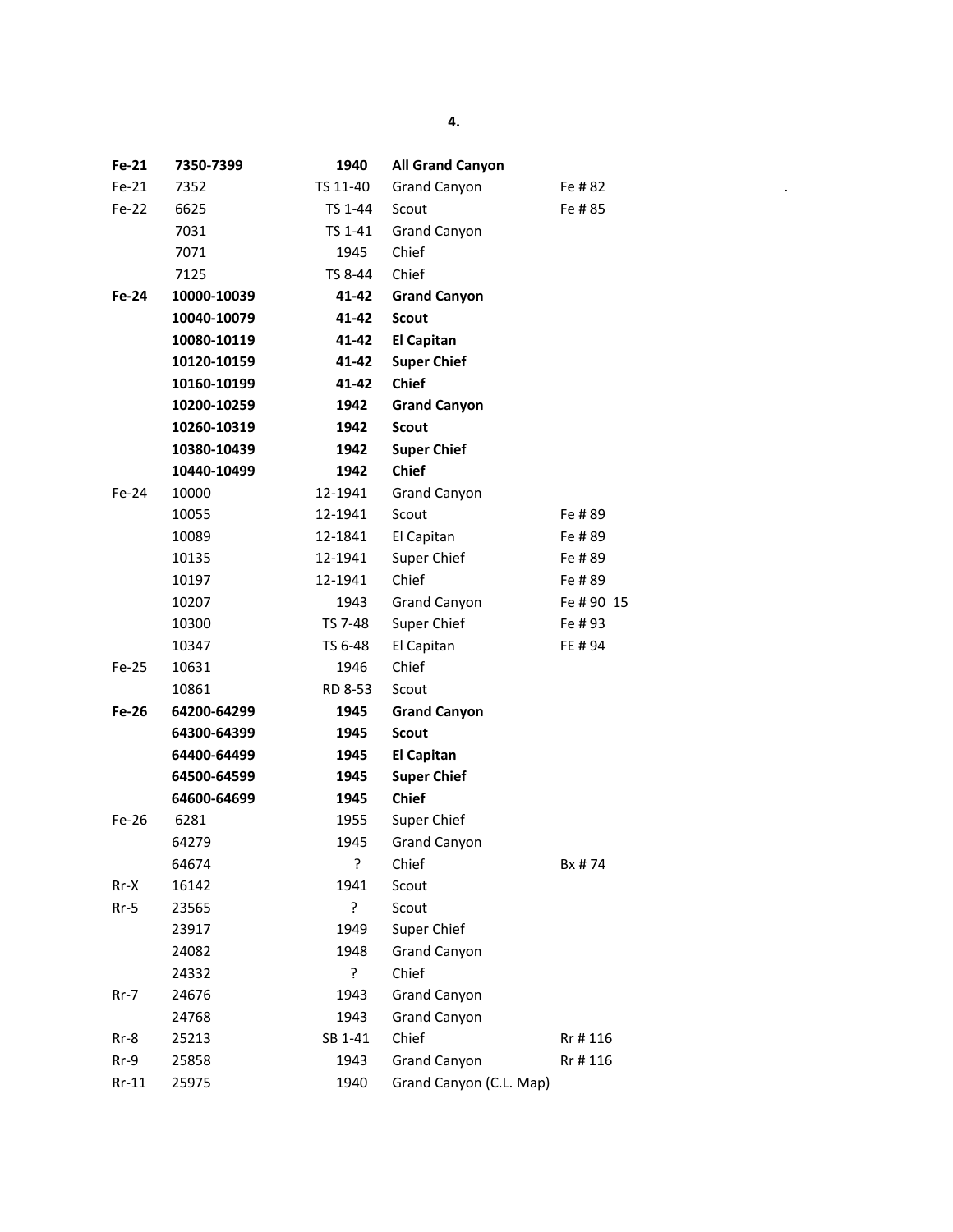|              | 26014       | ۶.       | Scout                     |              |
|--------------|-------------|----------|---------------------------|--------------|
| $Rr-18$      | 5006        | 1943     | Super Chief               |              |
|              | 31227       | ç.       | Chief                     | Rr #104      |
| Rr-19        | 31325       | 1940     | El Capitan (C.L. Map)     |              |
|              | 31375       | BK 12-51 | <b>Grand Canyon</b>       |              |
|              | 31789       | 1948     | <b>Grand Canyon</b>       |              |
| $Rr-21$      | 32670       | 1946     | Scout                     |              |
|              | 32672       | 1969     | <b>Grand Canyon</b>       |              |
|              | 34294       | 1948     | Super Chief               |              |
| $Rr-23$      | 32143       | BK 9-50  | El Capitan                |              |
|              | 32266       | $6 - 46$ | Scout                     |              |
|              | 32433       | 1943     | Chief                     |              |
|              | 32670       | WC 9-46  | Scout                     | Rr #135      |
|              | 32672       | 1969     | <b>Grand Canyon</b>       |              |
| <b>Rr-27</b> | 34649-34699 | 1940     | Scout (C.L. Map)          |              |
|              | 34700-34799 | 1940     | Grand Canyon (C.L. Map)   |              |
|              | 34800-34899 | 1940     | El Capitan (C.L. Map)     |              |
|              | 34900-34950 | 1940     | Chief (C.L. Map)          |              |
|              | 4200-4248   | 1940     | Scout (C.L. Map)          |              |
| $Rr-27$      | 4235        | ?        | Scout                     |              |
|              | 4248        | WC 1-40  | Scout                     | Rr #139      |
|              | 34656       | WC 1-40  | Scout                     |              |
|              | 34791       | WC 3-40  | <b>Grand Canyon</b>       | Rr #139      |
| <b>Rr-28</b> | 35000-35099 | 1940     | Chief (1 S.L. Map)        |              |
|              | 35100-35149 | 1940     | Scout (1 S.L. Map)        |              |
|              | 35150-35199 | 1940     | Grand Canyon (1 S.L. Map) |              |
|              | 35200-35299 | 1940     | El Capitan (1 S.L. Map)   |              |
|              | 35300-35399 | 1940     | Super Chief (1 S.L. Map)  |              |
|              | 35400-35499 | 1940     | Chief (1 S.L. Map)        |              |
| <b>Rr-29</b> | 36000-36099 | 1940     | <b>Scout</b>              |              |
|              | 36100-36199 | 1940     | <b>Grand Canyon</b>       |              |
|              | 36200-36300 | 1940     | <b>El Capitan</b>         |              |
| <b>Rr-29</b> | 36069       | 5-1940   | Scout (C.L. Map)          | Rr #181, 183 |
|              | 36111       | 5-1940   | Grand Canyon (C.L. Map)   |              |
|              | 36162       | 1943     | Grand Canyon              |              |
|              | 36187       | 1947     | Chief (S.L. Map)          |              |
|              | 36273       | 5-1940   | El Capitan                |              |
| <b>Rr-30</b> | 37290-37389 | 1940     | <b>All Super Chief</b>    |              |
| $Rr-30$      | 37343       | 6-1940   | Super Chief               | Rr # 213     |
|              | 37383       | 6-1940   | Super Chief               | Rr # 215     |
| $Rr-31$      | 5020-5069   | 1940     | <b>All Chief</b>          |              |
| $Rr-31$      | 5045        | 7-1940   | Chief                     | Rr # 217     |
| $Rr-32$      | 35500-35599 | 40-41    | <b>Grand Canyon</b>       |              |
|              | 35600-35699 | 40-41    | <b>Scout</b>              |              |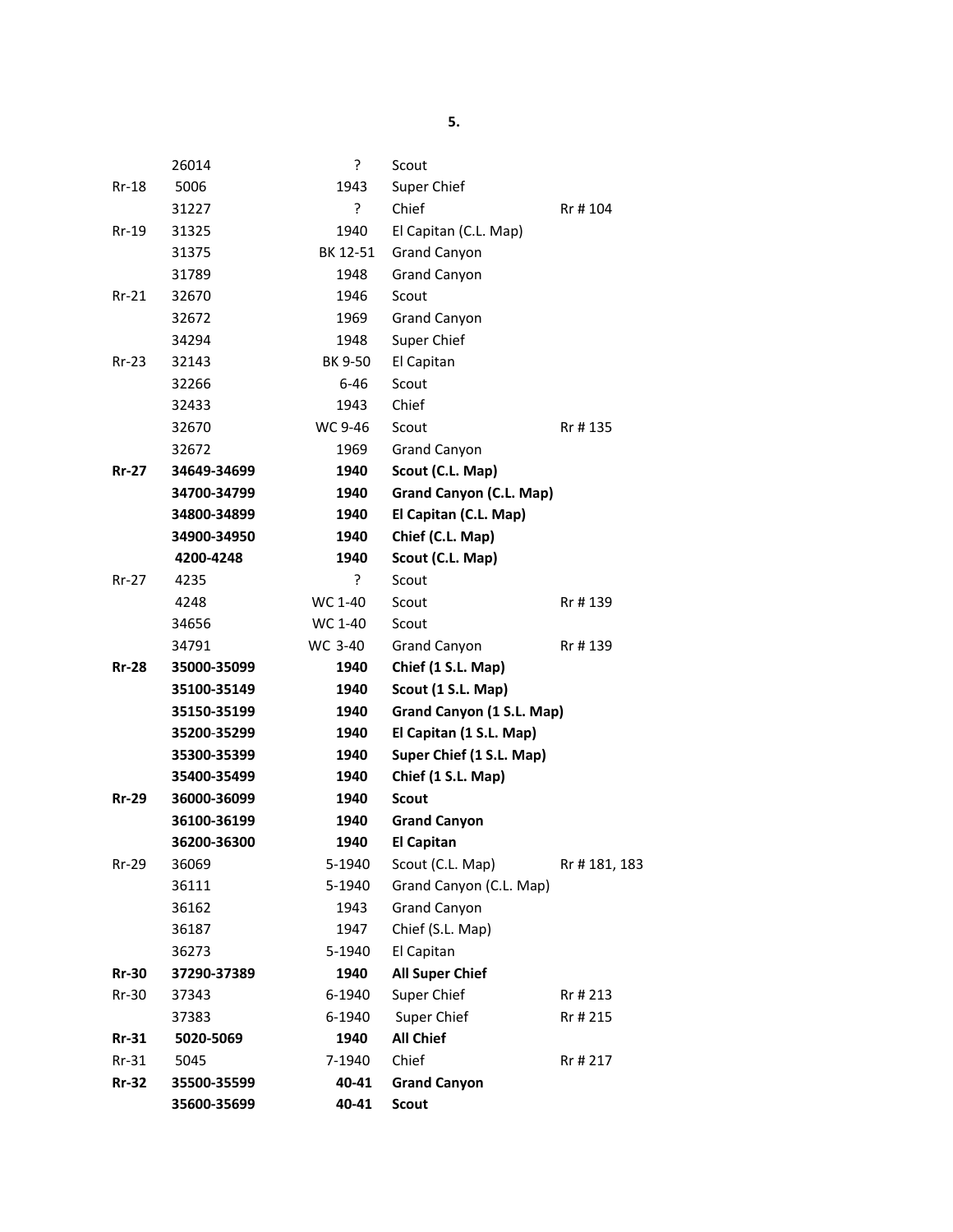|              | 35700-35799 | 40-41    | <b>El Capitan</b>        |          |
|--------------|-------------|----------|--------------------------|----------|
|              | 35800-35899 | 40-41    | <b>Super Chief</b>       |          |
|              | 35900-35999 | 40-41    | <b>Chief</b>             |          |
| $Rr-32$      | 35574       | 1952     | <b>Grand Canyon</b>      |          |
|              | 35723       | 1948     | El Capitan               |          |
|              | 35820       | 1943     | Super Chief              |          |
|              | 35892       | WC 12-40 | Super Chief              | Rr # 142 |
|              | 35914       | 1943     | Scout (Repaint ex Chief) |          |
| $Rr-33$      | 36301-36400 | 1941     | <b>Grand Canyon</b>      |          |
|              | 36401-36500 | 1941     | Scout                    |          |
|              | 36501-36600 | 1941     | <b>El Capitan</b>        |          |
|              | 36601-36650 | 1941     | <b>Super Chief</b>       |          |
|              | 4251-4400   | 1941     | <b>Chief</b>             |          |
| $Rr-33$      | 4288        | 1979     | Chief                    |          |
|              | 4333        | WC 5-41  | Chief                    | Rr # 144 |
|              | 36584       | WC 4-41  | El Capitan               |          |
|              | 36635       | WC 5-41  | Super Chief              |          |
| <b>Rr-34</b> | 38000-38049 | 41-42    | <b>Scout</b>             |          |
|              | 38050-38149 | 41-42    | <b>El Capitan</b>        |          |
|              | 38150-38249 | 41-42    | <b>Super Chief</b>       |          |
|              | 38250-38349 | 41-42    | <b>Chief</b>             |          |
|              | 4401-4549   | 41-42    | <b>Super Chief</b>       |          |
|              | 4550-4600   | 41-42    | <b>Chief</b>             |          |
|              | 4601-4700   | 41-42    | <b>Grand Canyon</b>      |          |
|              | 4701-4750   | 41-42    | <b>Scout</b>             |          |
|              | 7000-7028   | 41-42    | Incomplete               |          |
| $Rr-34$      | 38054       | SB 10-41 | El Capitan               | Rr #145  |
|              | 38480       | WC 2-42  | Scout                    | Rr #146  |
| <b>Rr-35</b> | 7029-7128   | 44-45    | <b>Super Chief</b>       |          |
|              | 7129-7228   | 44-45    | <b>Chief</b>             |          |
|              | 7229-7328   | 44-45    | <b>Grand Canyon</b>      |          |
|              | 7329-7358   | 44-45    | <b>Scout</b>             |          |
| $Rr-35$      | 7029        | SB 10-56 | Super Chief              |          |
|              | 7121        | WC 2-45  | Super Chief              |          |
|              | 7125        | 1945     | Super Chief              |          |
|              | 7234        | ?        | Grand Canyon             |          |
|              | 7239        | 10-52    | Scout                    |          |
|              | 7308        | ŗ        | Grand Canyon             |          |
| <b>Rr-36</b> | 7529-7600   | 1945     | <b>Super Chief</b>       |          |
|              | 7601-7672   | 1945     | Chief                    |          |
|              | 7673-7744   | 1945     | <b>Grand Canyon</b>      |          |
|              | 7745-7816   | 1945     | Scout                    |          |
|              | 7817-7888   | 1945     | <b>El Capitan</b>        |          |
| $Rr-36$      | 7591        | ?        | Super Chief              | Rr #150  |
|              |             |          |                          |          |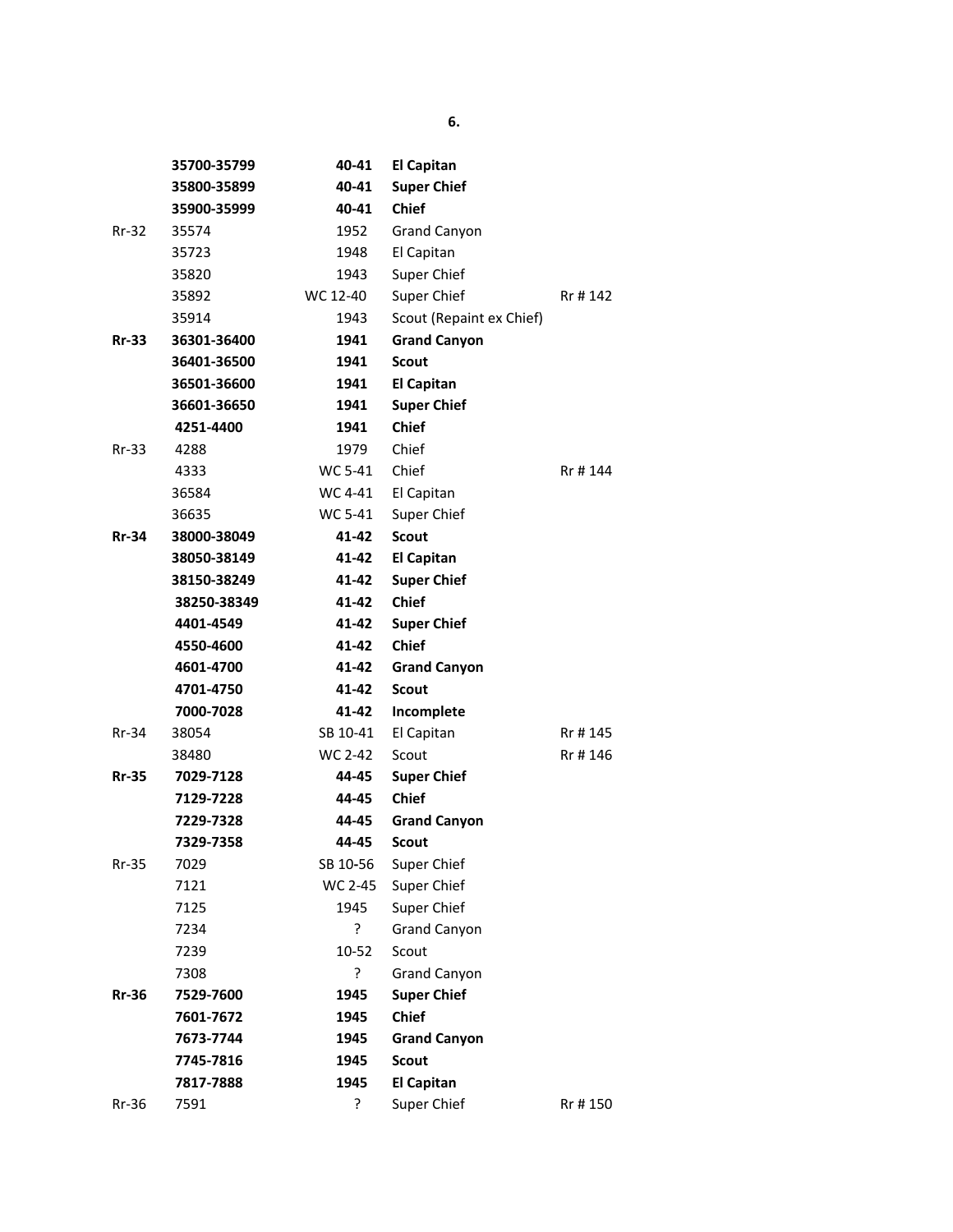|              | 7799      | WC 3-46      | Scout                                | Rr #148 |              |
|--------------|-----------|--------------|--------------------------------------|---------|--------------|
|              | 7845      | 1945         | El Capitan                           |         |              |
| <b>Rr-37</b> | 5070-5144 | Rebuilt 1945 | <b>Incomplete Information</b>        |         |              |
| $Rr-37$      | 5124      | 8-45         | Chief                                |         |              |
|              | 5096      | 11-46        | Super Chief                          |         |              |
|              | 188025    | 1965         | Super Chief                          | 13      |              |
| <b>Rr-39</b> | 7900-7969 | 1945         | <b>Scout</b>                         |         |              |
|              | 7970-8069 | 1945         | <b>El Capitan</b>                    |         |              |
| <b>Rr-40</b> | 8100-8599 | 1946         | All El Capitan                       |         |              |
| Rr-40        | 8160      | SB 9-54      | El Capitan                           |         |              |
|              | 8225      | WC 5-46      | El Capitan                           | Rr #153 |              |
|              | 8351      | 1946         | El Capitan                           |         |              |
|              | 8423      | 1946         | El Capitan                           |         |              |
| <b>Rr-41</b> | 13000     | 1946         | R Side-El Capitan L Side-Super Chief |         |              |
| $Rr-41$      | 13000     | 1946         | R Side-El Capitan L Side-Super Chief |         | Rr #187, 188 |
| <b>Rr-42</b> | 5145-5244 | 1947         | <b>All Grand Canyon</b>              |         |              |
| <b>Rr-44</b> | 3500-3849 | 46-47        | <b>All Chief</b>                     |         |              |
| Rr-44        | 3500      | 1946         | Chief                                |         |              |
|              | 3526      | 2-1947       | Chief                                | Rr #190 |              |
|              | 3642      | 1958         | Scout                                | Rr #191 |              |

# **Ship and Travel Cars**

| <b>Class</b> | Car#   | Year     | Slogan              |         |
|--------------|--------|----------|---------------------|---------|
| $Bx-11$      | 19000  | CY 4-56  | Super Chief         | Bx #142 |
|              | 19077  | BS 10-66 | El Capitan          |         |
|              | 19172  | CY 5-57  | San Francisco Chief |         |
|              | 19184  | CY 6-57  | San Francisco Chief |         |
|              | 19302  | CY 10-57 | San Francisco Chief |         |
|              | 19359  | 1972     | San Francisco Chief |         |
|              | 19360  | 5-1970   | San Francisco Chief |         |
|              | 19366  | FM 12-68 | San Francisco Chief |         |
|              | 19434  | 2-1966   | Texas Chief         |         |
|              | 19498  | CY 12-57 | Texas Chief         | 1       |
|              | 19638  | ?        | Chief               |         |
|              | 19710  | ?        | Chief               |         |
|              | 19799  | ?        | Super Chief         |         |
|              | 41100  | 1956     | Grand Canyon        |         |
| $Bx-12$      | 211341 | CY 12-58 | Super Chief         |         |
| $Bx-13$      | 32528  | CY 11-50 | El Capitan          | Bx #141 |
|              | 32662  | 1966     | Chief               | 2       |
|              | 32925  | ?        | Grand Canyon        |         |
|              | 32935  | ?        | Grand Canyon        |         |
|              | 33094  | CY 3-65  | Super Chief         | 2       |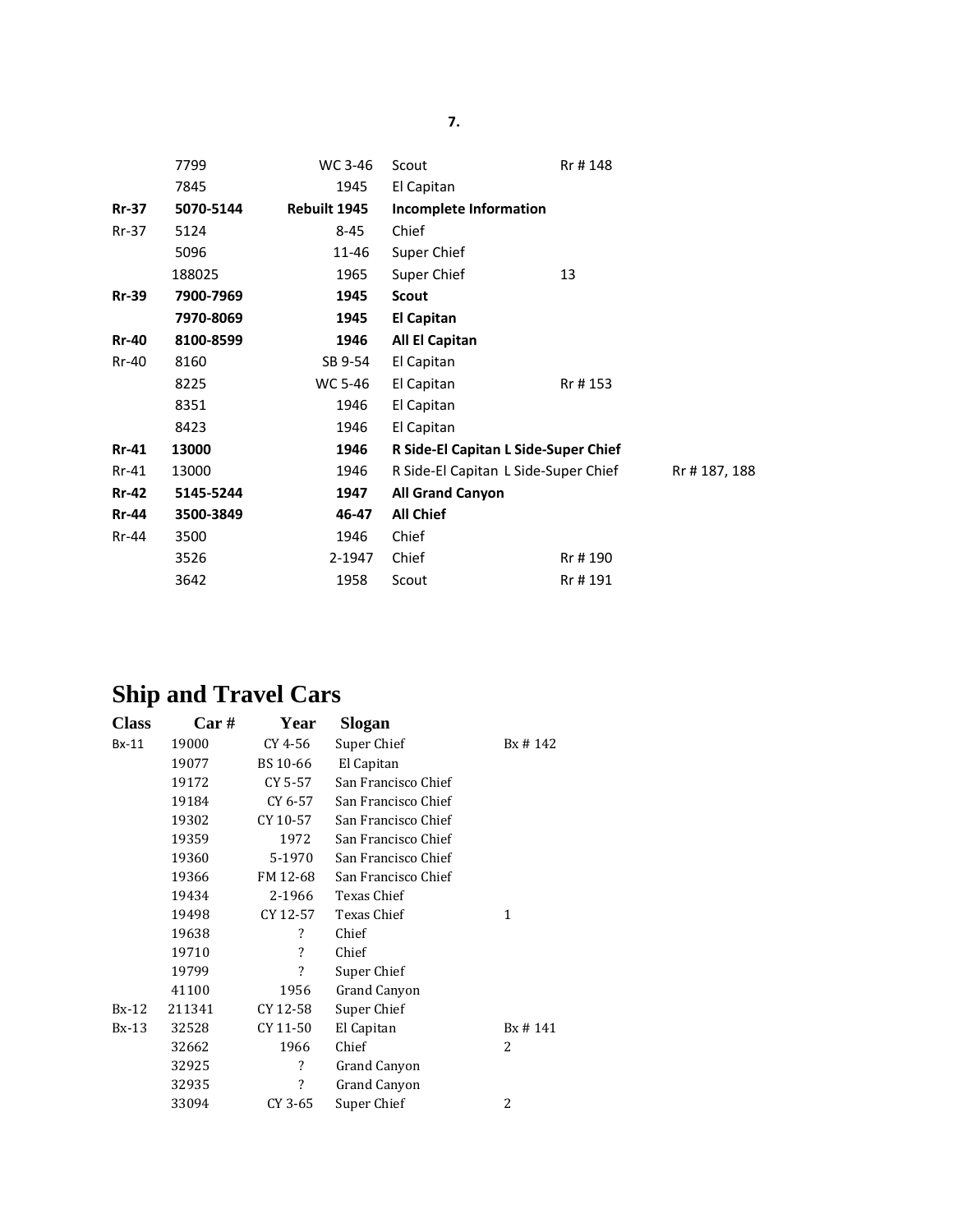|              | 33136  | CY 11-51                 | El Capitan          |                |
|--------------|--------|--------------------------|---------------------|----------------|
| $Bx-27$      | 137004 | 1957                     | Chief               |                |
|              | 137145 | FM 5-53                  | <b>Grand Canyon</b> |                |
|              | 137753 | $\overline{\cdot}$       | Texas Chief         |                |
|              | 137960 | WC 2-50                  | Chief               |                |
|              | 138006 | GU 3-60                  | <b>Grand Canyon</b> |                |
| $Bx-28$      | 138531 | WC 2-50                  | Chief (All Pullman) |                |
|              | 138554 | WA 12-52                 | Chief               |                |
|              | 138631 | 1966                     | Super Chief         |                |
|              | 190186 | 1966                     | Chief               | 3              |
| Bx-32        | 148308 | 1961                     | San Francisco Chief |                |
|              | 148309 | 1966                     | Super Chief         | $\overline{4}$ |
|              | 190012 | 1973                     | <b>Grand Canyon</b> | 3              |
| <b>Bx-33</b> | 145005 | WC 1-58                  | Super Chief         |                |
|              | 145060 | 1962                     | <b>Grand Canyon</b> | 5              |
|              | 145156 | 1971                     | Chief               |                |
|              | 145172 | 1956                     | Chief               |                |
|              | 145388 | 10-1947                  | Chief               |                |
|              | 191196 | ?                        | <b>Grand Canyon</b> | 3              |
| Bx-34        | 139720 | $\ddot{\phantom{0}}$     | El Capitan          |                |
|              | 139939 | $\overline{\cdot}$       | Super Chief         |                |
|              | 140093 | FM 2-53                  | Super Chief         |                |
|              | 140202 | 1984                     | <b>Grand Canyon</b> | 6              |
|              | 140232 | 1974                     | <b>Grand Canyon</b> |                |
|              | 140548 | $\overline{\mathcal{E}}$ | Chief               |                |
|              | 140613 | 1966                     | Super Chief         |                |
|              | 140632 | 3-1964                   | Super Chief         |                |
|              | 140755 | 1963                     | Chief               |                |
|              | 140767 | AC 10-54                 | El Capitan          |                |
|              | 202681 | $\overline{\mathcal{E}}$ | Super Chief         | 3              |
|              | 202684 | 1970                     | Super Chief         | 3              |
| <b>Bx-35</b> | 10265  | $\overline{\mathcal{E}}$ | Chief               |                |
|              | 10728  | 1971                     | Super Chief         |                |
|              | 10731  | CY 12-53                 | Super Chief         |                |
| Bx-36        | 148497 | 1980                     | <b>Grand Canyon</b> |                |
|              | 148516 | 1987                     | El Capitan          |                |
|              | 148533 | 1985                     | El Capitan          | 6              |
|              | 148562 | 1967                     | Texas Chief         |                |
|              | 148594 | TS 8-50                  | El Capitan          |                |
|              | 148647 | $\overline{\mathcal{E}}$ | Chief               |                |
|              | 148698 | $\overline{\cdot}$       | Texas Chief         | Bx # 206       |
|              | 148773 | $\overline{\mathcal{L}}$ | Super Chief         |                |
|              | 149303 | 1963                     | San Francisco Chief | $\overline{4}$ |
|              | 149367 | TS 9-47                  | Super Chief         |                |
|              | 149370 | $\overline{\mathcal{E}}$ | <b>Grand Canyon</b> |                |
|              | 149458 | 1979                     | San Francisco Chief |                |
|              | 149603 | 1977                     | <b>Grand Canyon</b> |                |
|              | 190019 | 1984                     | <b>Grand Canyon</b> | 3              |
|              | 190129 | 1979                     | El Capitan          | 3              |
|              | 190141 | $\overline{\mathcal{E}}$ | Grand Canyon        | 3              |
|              | 197276 | 1965                     | Chief               | 3              |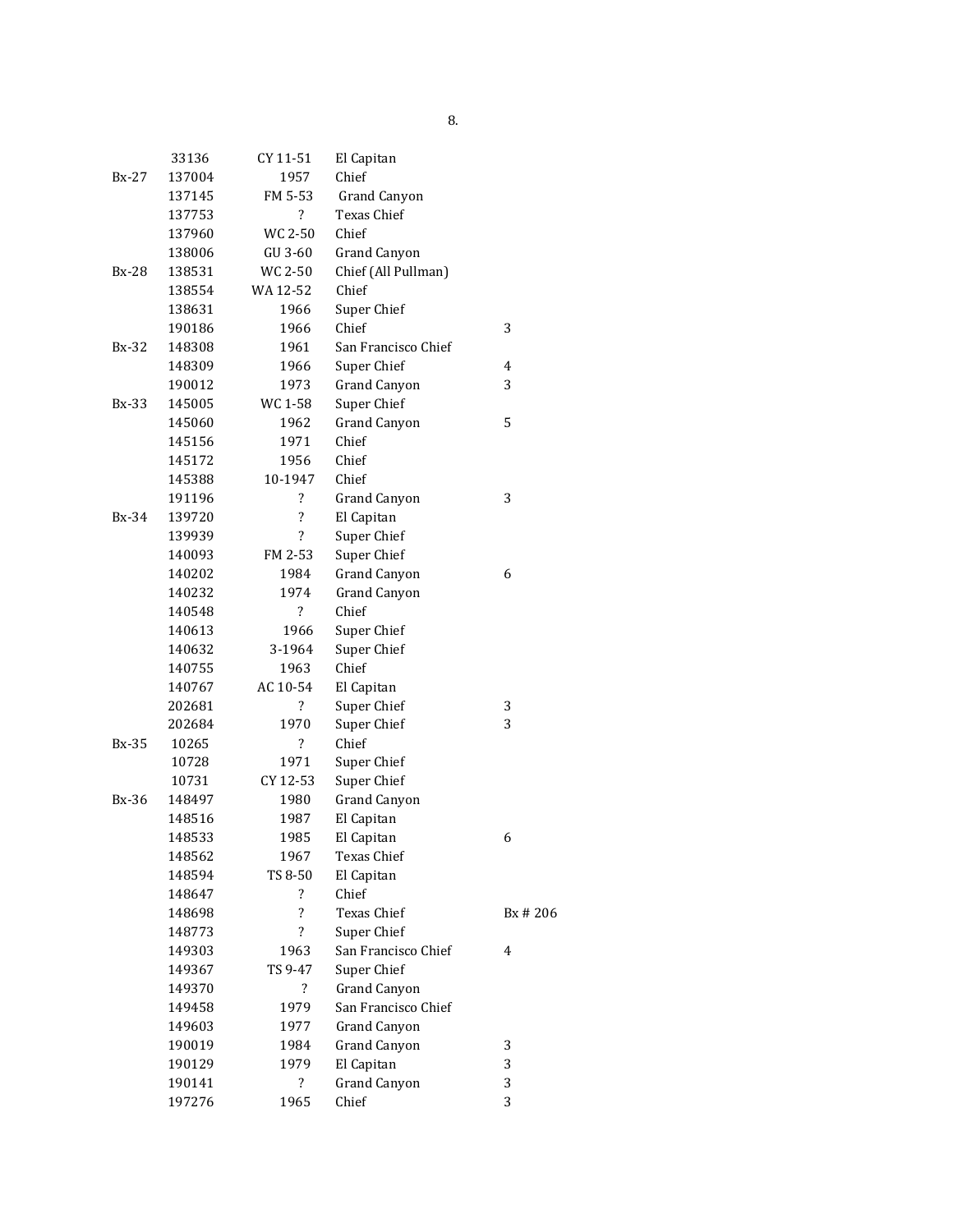| Bx-37 | 141304 | $\overline{\cdot}$       | Grand Canyon        |              |
|-------|--------|--------------------------|---------------------|--------------|
|       | 141720 | 2                        | <b>Grand Canyon</b> |              |
|       | 141726 | CS 11-56                 | Super Chief         |              |
|       | 141990 | 1966                     | <b>Grand Canyon</b> |              |
|       | 141324 | $\overline{\mathcal{L}}$ | Super Chief         |              |
|       | 142066 | WC 4-59                  | El Capitan          |              |
|       | 142331 | ?                        | Chief (All Pullman) |              |
|       | 142395 | 1968                     | Chief               |              |
|       | 142472 | ?                        | El Capitan          |              |
|       | 142588 | $\overline{\cdot}$       | Chief               |              |
|       | 142691 | $\overline{\cdot}$       | Super Chief         |              |
|       | 143051 | $\overline{\mathcal{E}}$ | El Capitan          |              |
|       | 143072 | 1967                     | El Capitan          |              |
|       | 143081 | ?                        | Chief               |              |
|       | 143306 | $\overline{\cdot}$       | El Capitan          |              |
|       | 143416 | HGW 6-67                 | Chief (All Pullman) |              |
|       | 143539 | TS 12-53                 | <b>Grand Canyon</b> | Bx #121, 192 |
|       | 143585 | ?                        | <b>Grand Canyon</b> |              |
|       | 143597 | 1967                     | El Capitan          |              |
|       | 143711 | 1975                     | <b>Grand Canyon</b> |              |
|       | 143885 | 1968                     | Chief               | 5            |
|       | 143910 | 1968                     | El Capitan          |              |
|       | 143757 | 1967                     | <b>Grand Canyon</b> |              |
|       | 145616 | 4-1970                   | Chief (All Pullman) |              |
|       | 145850 | $\overline{\mathcal{E}}$ | Chief               |              |
|       | 145885 | WC 8-52                  | Chief (All Pullman) |              |
|       | 146044 | $\overline{\mathcal{E}}$ | San Francisco Chief |              |
|       | 146049 | AC 11-53                 | Chief (All Pullman) |              |
|       | 146123 | 1970                     | Chief               | MW # 71      |
|       | 146194 | 1966                     | <b>Grand Canyon</b> |              |
|       | 146405 | $\overline{\cdot}$       | Chief               |              |
|       | 146454 | $\overline{\cdot}$       | Chief               |              |
|       | 146593 | FM 5-53                  | <b>Grand Canyon</b> |              |
|       | 146936 | EM 5-53                  | Super Chief         |              |
|       | 147012 | 1968                     | El Capitan          |              |
|       | 147173 | ?                        | <b>Texas Chief</b>  |              |
|       | 147314 | $\overline{\mathcal{L}}$ | Super Chief         |              |
|       | 190488 | $\ddot{?}$               | Grand Canyon        | 3            |
|       | 190502 | $\overline{\mathcal{E}}$ | <b>Grand Canyon</b> | 3            |
|       | 196624 | 1989                     | Chief               | 3            |
|       | 205105 | 1983                     | <b>Grand Canyon</b> | 3            |
| Bx-38 | 129591 | CY 1-59                  | El Capitan          | Bx #148, 192 |
|       | 129707 | ?                        | El Capitan          |              |
| Bx-39 | 151179 | $\overline{\cdot}$       | <b>Grand Canyon</b> |              |
|       | 151179 | 1968                     | <b>Grand Canyon</b> |              |
|       | 151184 | $\overline{\mathcal{E}}$ | <b>Grand Canyon</b> |              |
|       | 151307 | 1978                     | Super Chief         |              |
|       | 151338 | 1967                     | El Capitan          |              |
|       | 151371 | CY 2-56                  | <b>Grand Canyon</b> |              |
| Bx-40 | 7450   | SB 4-58                  | El Capitan          |              |
|       | 7453   | AQ5-48                   | <b>Grand Canyon</b> |              |
|       | 7475   | TS 2-49                  | <b>Grand Canyon</b> | Bx #165      |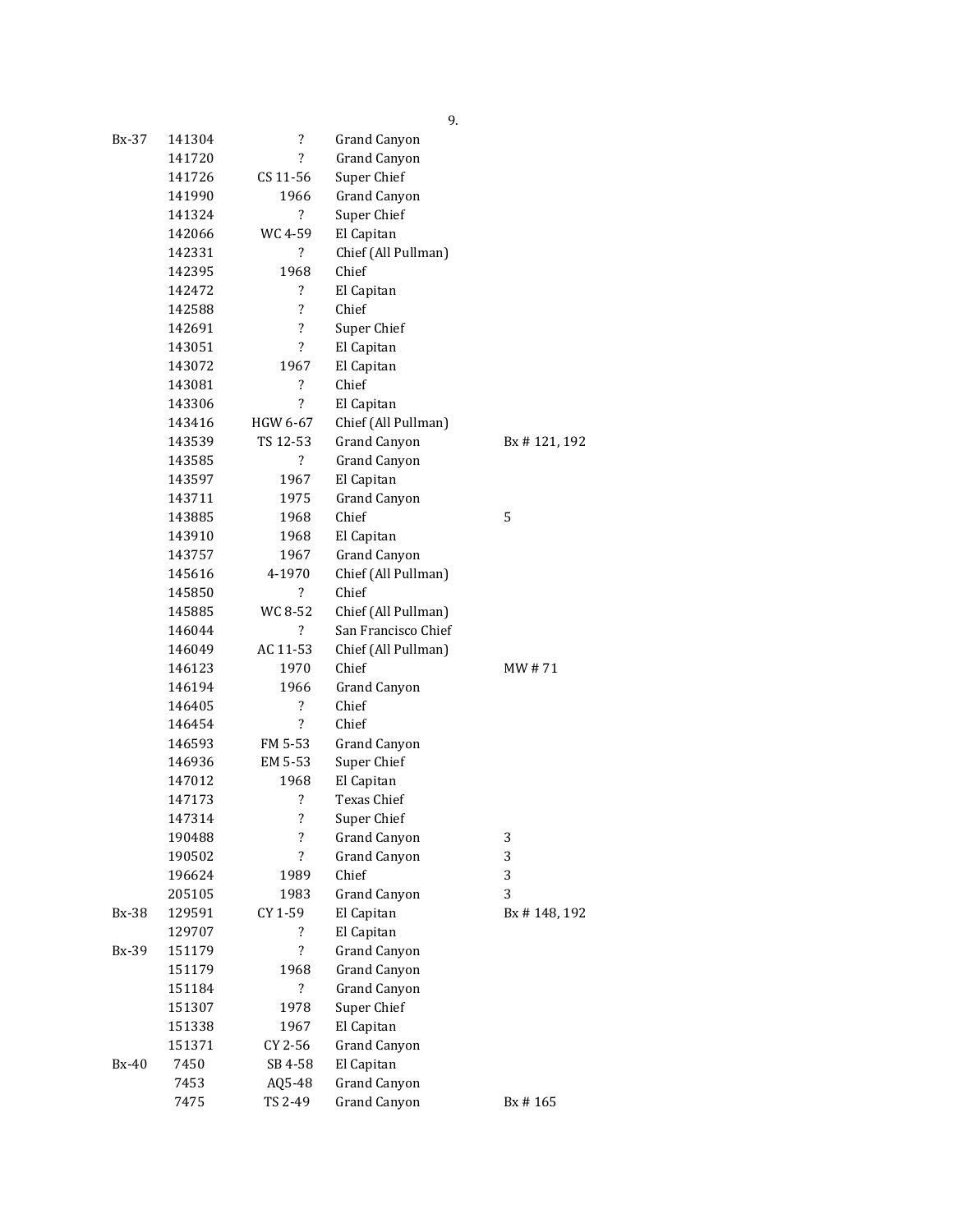|              | 7523   | 1949                     | <b>Grand Canyon</b> |         |  |
|--------------|--------|--------------------------|---------------------|---------|--|
|              | 9320   | $\overline{\mathcal{E}}$ | El Capitan          |         |  |
|              | 9967   | $\overline{\mathcal{E}}$ | El Capitan          |         |  |
|              | 37104  | TS 5-54                  | El Capitan          |         |  |
|              | 37122  | FM 10-56                 | Super Chief         |         |  |
|              | 37206  | TS 3-54                  | El Capitan          |         |  |
|              | 37305  | CW 9-55                  | <b>Grand Canyon</b> |         |  |
|              | 37522  | TS 8-53                  | Super Chief         |         |  |
|              | 37534  | 1952                     | El Capitan          |         |  |
|              | 37536  | TS 10-54                 | <b>Grand Canyon</b> |         |  |
|              | 40550  | 1976                     | Chief (Both Sides)  |         |  |
|              | 40652  | CY 10-66                 | Super Chief         | 8       |  |
|              | 61707  | $\overline{\cdot}$       | El Capitan          |         |  |
|              | 61749  | ?                        | San Francisco Chief |         |  |
| $Bx-41$      | 270063 | ?                        | Super Chief         |         |  |
| $Bx-42$      | 270675 | 1955                     | <b>Grand Canyon</b> |         |  |
|              | 270797 | $\overline{\mathcal{E}}$ | <b>Grand Canyon</b> |         |  |
|              | 270844 | $\overline{\mathcal{L}}$ | <b>Grand Canyon</b> |         |  |
|              | 271003 | DO 9-66                  | Chief               |         |  |
| $Bx-43$      | 144616 | 1962                     | Chief               | 9       |  |
|              | 144618 | 1962                     | Chief               |         |  |
| <b>Bx-44</b> | 138890 | CS 4-64                  | Grand Canyon        |         |  |
|              | 139136 | 1968                     | Chief               |         |  |
|              | 139183 | $\overline{\mathcal{E}}$ | Texas Chief         |         |  |
| $Bx-45$      | 271879 | ?                        | Super Chief         |         |  |
|              | 271909 | 1970                     | Super Chief         |         |  |
| <b>Bx-46</b> | 37303  | TS 11-50                 | <b>Grand Canyon</b> | Bx #129 |  |
|              | 37316  | 4-1948                   | El Capitan          |         |  |
|              | 272381 | $\overline{\mathcal{L}}$ | Chief               |         |  |
|              | 272673 | 1962                     | <b>Grand Canyon</b> |         |  |
|              | 272690 | BE 10-63                 | Chief               |         |  |
|              | 200156 | 1979                     | Chief               | 3       |  |
| Bx-48        | 274199 | 10-1946                  | Scout               |         |  |
|              | 274256 | ?                        | Chief (All Pullman) |         |  |
|              | 274378 | ?                        | El Capitan          |         |  |
|              | 274413 | $\overline{\mathcal{L}}$ | El Capitan          |         |  |
|              | 274722 | WC 7-68                  | El Capitan          |         |  |
| Bx-49        | 37210  | TS 2-48                  | Grand Canyon        |         |  |
|              | 273110 | 1985                     | Grand Canyon        |         |  |
|              | 273218 | $\overline{\mathcal{E}}$ | El Capitan          |         |  |
|              | 273362 | TS 10-47                 | Super Chief         |         |  |
|              | 273397 | TS 10-47                 | Super Chief         | Bx #126 |  |
|              | 273671 | N 5-58                   | Super Chief         |         |  |
|              | 273726 | 1-1953                   | Super Chief         |         |  |
| $Bx-50$      | 275536 | $\overline{\mathcal{E}}$ | El Capitan          |         |  |
|              | 275619 | $\overline{\cdot}$       | <b>Grand Canyon</b> |         |  |
|              | 275678 | 1958                     | Super Chief         |         |  |
|              | 275717 | 1978                     | <b>Grand Canyon</b> |         |  |
|              | 275894 | 1972                     | El Capitan          |         |  |
|              | 275984 | $\overline{\mathcal{E}}$ | El Capitan          |         |  |
|              | 275994 | 1968                     | El Capitan          |         |  |
|              |        |                          |                     |         |  |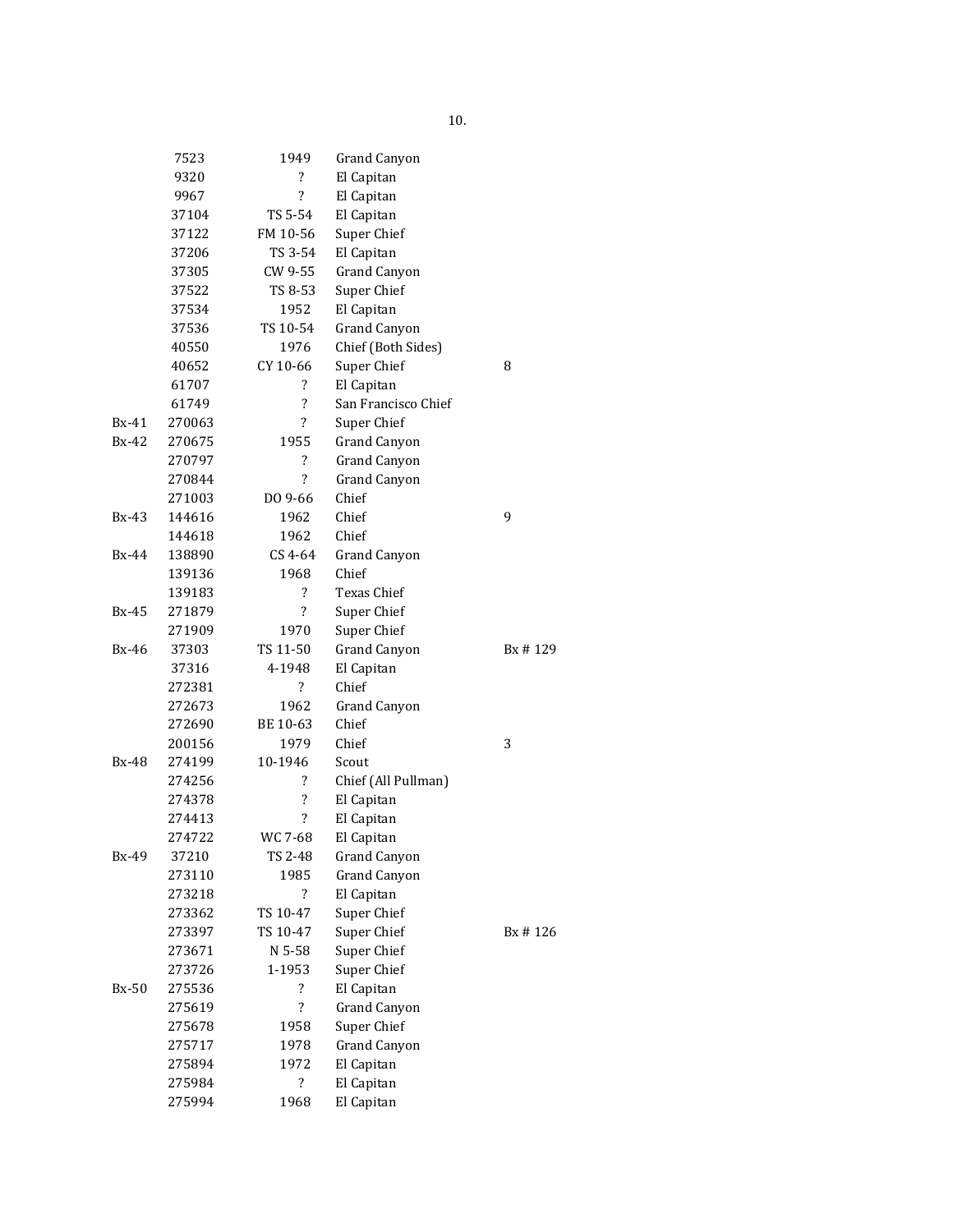|              | 276013 | TS 3-48                  | Super Chief              |          |
|--------------|--------|--------------------------|--------------------------|----------|
|              | 276074 | 1970                     | Super Chief              |          |
|              | 276213 | 1968                     | Super Chief              |          |
|              | 276278 | ?                        | Chief                    |          |
| $Bx-51$      | 274873 | 2-1948                   | <b>Grand Canyon</b>      |          |
|              | 274973 | 1948                     | <b>Grand Canyon</b>      |          |
|              | 274980 | 1971                     | <b>Grand Canyon</b>      |          |
|              | 275126 | 1966                     | Super Chief              |          |
|              | 275219 | 1964                     | Super Chief              |          |
|              | 275253 | 1965                     | Chief                    |          |
|              | 275279 | 3-1948                   | Chief (All Pullman)      | Bx # 124 |
|              | 275319 | $\overline{\mathcal{L}}$ | El Capitan               |          |
|              | 275323 | 1967                     | Chief                    |          |
|              | 275375 | 1967                     | Chief                    |          |
| $Bx-52$      | 276563 | 1947                     | Grand Canyon             |          |
|              | 276669 | 1973                     | Grand Canyon             |          |
|              | 276748 | 1976                     | <b>Grand Canyon</b>      |          |
|              | 276749 | 11-1947                  | <b>Grand Canyon</b>      | Bx # 28  |
| Bx-53        | 30107  | $\ddot{?}$               | Grand Canyon             |          |
|              | 31190  | 1969                     | El Capitan               |          |
|              | 31234  | TS 1-51                  | El Capitan               | Bx # 131 |
|              | 31246  | TS 1-51                  | El Capitan               |          |
|              | 37260  | TS 11-50                 | Chief (All Pullman)      |          |
|              | 37279  | TS 3-50                  | Chief (All Pullman)      | Bx # 192 |
| Bx-54        | 29999  | AD 4-62                  | Super Chief              | Bx #139  |
| <b>Bx-55</b> | 32004  | SB 6-49                  | El Capitan               | Bx #140  |
| $Bx-57$      | 31270  | HN 5-67                  | Chief (RS)               |          |
|              | 31294  | $\overline{\mathcal{E}}$ | Chief                    |          |
|              | 31347  | 5-1950                   | El Capitan               |          |
|              | 31374  | 5-1950                   | Chief (RS) (All Pullman) | Bx # 137 |
|              | 31396  | 1976                     | Super Chief (RS)         |          |
|              | 31438  | LJ 11-73                 | Super Chief (RS)         |          |
|              | 31456  | N 9-67                   | Super Chief              |          |
|              | 31515  | 1980                     | El Capitan (RS)          |          |
|              | 31554  | 1974                     | El Capitan (RS)          |          |
|              | 31637  | HO 3-67                  | Grand Canyon (RS)        |          |
|              | 31698  | $\overline{\cdot}$       | Grand Canyon             |          |
|              | 31707  | CW 6-73                  | Grand Canyon (RS)        |          |
|              | 31743  | $\overline{\mathcal{L}}$ | Chief                    |          |
|              | 31746  | 1987                     | Chief (RS)               |          |
| Bx-59        | 33500  | $\overline{\mathcal{L}}$ | Chief                    |          |
|              | 33634  | 1967                     | Super Chief              |          |
|              | 33830  | 2-1951                   | <b>Grand Canyon</b>      | Bx #138  |
|              | 33881  | 1965                     | El Capitan               |          |
|              | 33938  | CH 4-67                  | San Francisco Chief      |          |
|              | 33940  | 1951                     | El Capitan               |          |
|              | 33949  | SF 1-54                  | No Slogan                |          |
| $Bx-60$      | 34006  | 1988                     | Chief                    |          |
|              | 34120  | ?                        | Super Chief              |          |
|              | 34153  | $\overline{\cdot}$       | Chief (All Pullman)      |          |
|              | 34159  | $\overline{\mathcal{E}}$ | Chief                    |          |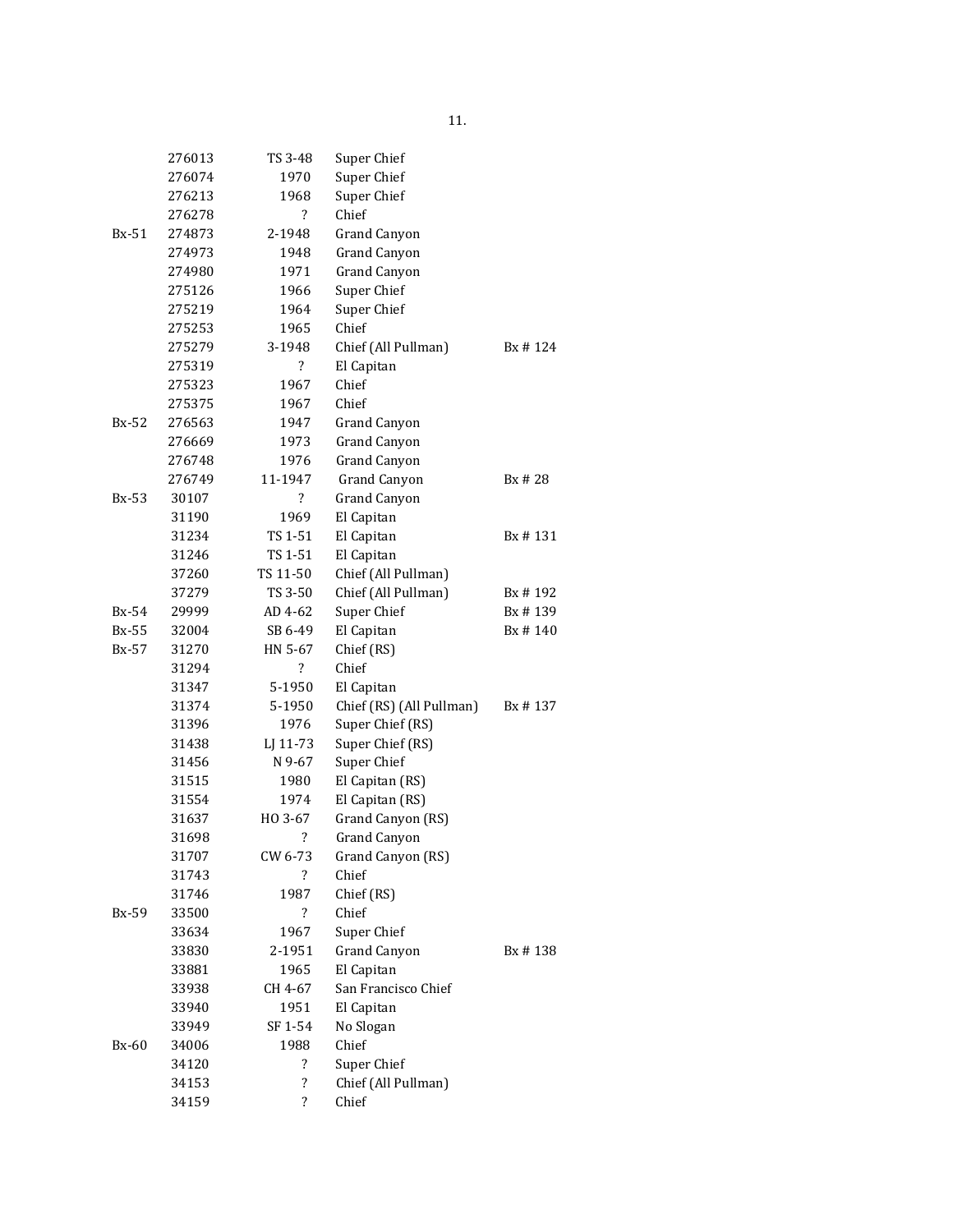|              | 34228 | TS 4-51                  | Chief (All Pullman)      |                                             |
|--------------|-------|--------------------------|--------------------------|---------------------------------------------|
|              | 34293 | 1966                     | <b>Grand Canyon</b>      |                                             |
|              | 34324 | $\overline{\mathcal{L}}$ | <b>Grand Canyon</b>      |                                             |
|              | 34369 | 1971                     | <b>Grand Canyon</b>      |                                             |
|              | 34558 | 1964                     | El Capitan               |                                             |
|              | 34567 | $CS 5-65$                | El Capitan               |                                             |
|              | 34687 | T5-1951                  | El Capitan               |                                             |
|              | 34903 | TS 5-51                  | Super Chief              |                                             |
|              | 34922 | TS 5-51                  | Super Chief              | Bx #133, 192                                |
|              | 34954 | $\overline{\cdot}$       | Chief                    |                                             |
| Bx-61        | 9530  | TS 10-51                 | El Capitan               |                                             |
|              | 9609  | 1969                     | <b>Grand Canyon</b>      |                                             |
|              | 9660  | TS 10-51                 | Chief (All Pullman)      | Bx #166                                     |
|              | 9670  | 9-1951                   | Chief (All Pullman)      |                                             |
| $Bx-62$      | 11424 | 1-1970                   | Chief                    |                                             |
|              | 38119 | TS 5-52                  | <b>Grand Canyon</b>      | Bx #134                                     |
|              | 38328 | 1971                     | Super Chief              |                                             |
|              | 38642 | 1971                     | Chief                    |                                             |
| Bx-63        | 10000 | TS 9-53                  |                          | Grand Canyon (Transparent Side Car) Bx #135 |
|              | 35444 | 1952                     | <b>Grand Canyon</b>      |                                             |
|              | 35470 | 1952                     | <b>Grand Canyon</b>      |                                             |
|              | 35892 | $\overline{\mathcal{E}}$ | Super Chief              |                                             |
| Bx-64        | 11168 | TS 1-53                  | Chief                    |                                             |
|              | 11169 | 1970                     | Chief                    |                                             |
|              | 11188 | 1954                     | Chief (All Pullman)      |                                             |
| <b>Bx-66</b> | 11304 | 1974                     | Grand Canyon             |                                             |
|              | 11305 | TS 11-54                 | <b>Grand Canyon</b>      |                                             |
|              | 11322 | 1965                     | <b>Grand Canyon</b>      |                                             |
|              | 11381 | TS 11-54                 | <b>Grand Canyon</b>      |                                             |
|              | 16297 | 1985                     | El Capitan               |                                             |
|              | 16438 | ?                        | Super Chief              |                                             |
|              | 16496 | 1980                     | Super Chief              |                                             |
|              | 16496 | 1980                     | Super Chief              |                                             |
|              | 16521 | 1974                     | Chief                    |                                             |
|              | 16526 | $\overline{\mathcal{E}}$ | Chief                    |                                             |
|              | 16565 | $\overline{\mathcal{E}}$ | Chief                    |                                             |
|              | 16605 | 1978                     | Chief                    |                                             |
|              | 17547 | $\overline{\mathcal{E}}$ | <b>Grand Canyon</b>      |                                             |
| Bx-67        | 10836 | 1955                     | Chief (All Pullman)      |                                             |
|              | 11424 | 1970                     | Chief                    |                                             |
|              | 11431 | 2-1955                   | Chief (All Pullman) (RS) |                                             |
|              | 11444 | SB 8-65                  | Chief (All Pullman)      |                                             |
|              | 11481 | 2-1955                   | Chief (All Pullman)      |                                             |
|              | 11488 | 1975                     | Chief (All Pullman)      |                                             |
| Bx-69        | 17003 | $\ddot{?}$               | Super Chief              |                                             |
|              | 17016 | 1974                     | Super Chief              |                                             |
|              | 17045 | 1976                     | Super Chief              |                                             |
|              | 17048 | CW 4-74                  | Super Chief              |                                             |
|              | 17106 | 1973                     | Super Chief              |                                             |
|              | 17125 | $\overline{\mathcal{L}}$ | El Capitan               |                                             |
|              | 17186 | 1978                     | Super Chief              |                                             |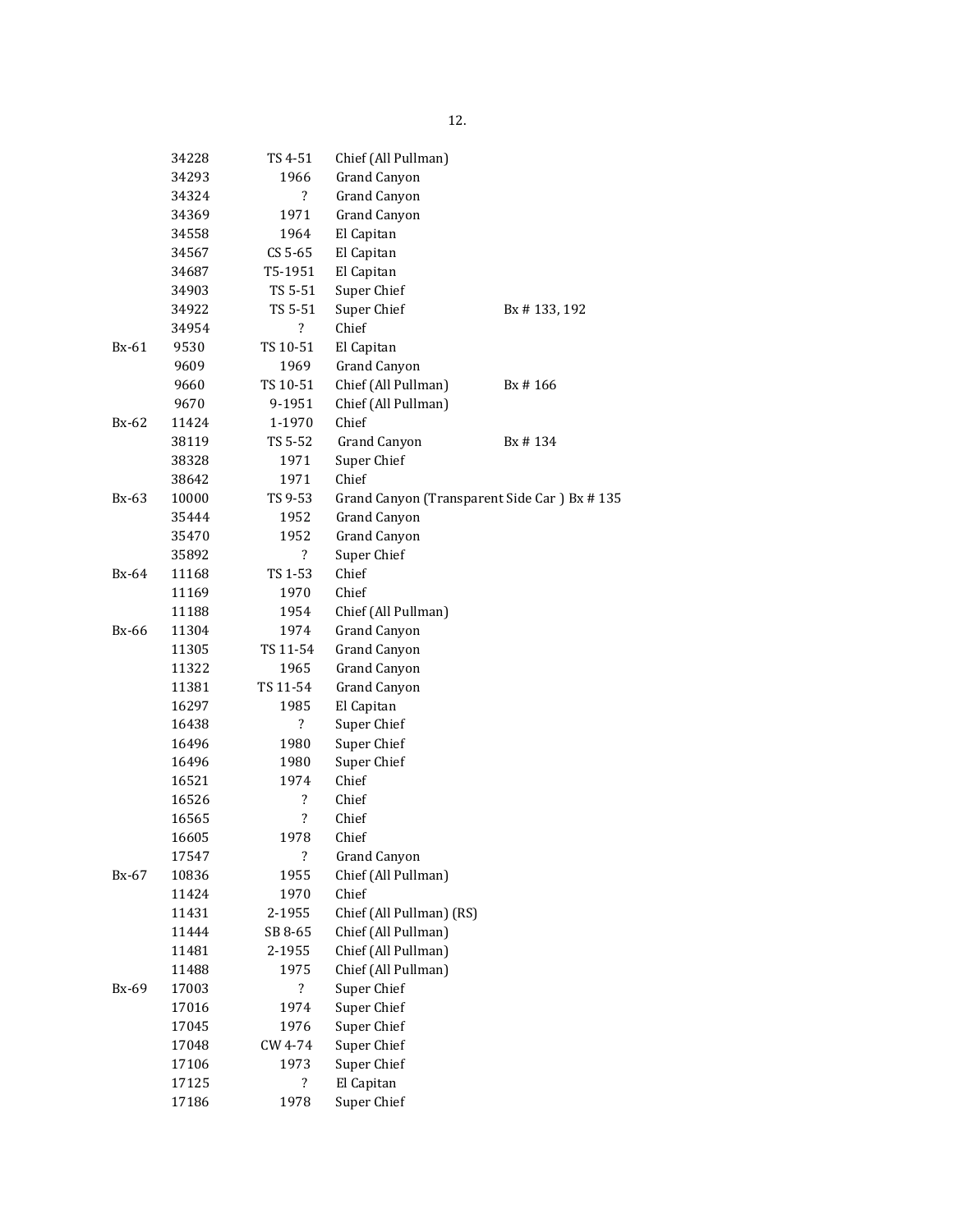|       | 17188 | CS 1-74                  | Super Chief              |
|-------|-------|--------------------------|--------------------------|
|       | 17222 | 1977                     | El Capitan               |
|       | 17226 | 1966                     | El Capitan               |
|       | 17235 | 1976                     | El Capitan               |
|       | 17239 | ?                        | El Capitan               |
|       | 17247 | 1977                     | El Capitan               |
|       | 17273 | 1980                     | El Capitan               |
|       | 17288 | 1955                     | El Capitan               |
|       | 17298 | 1973                     | El Capitan               |
|       | 17323 | KC 11-71                 | El Capitan               |
|       | 17327 | 1980                     | El Capitan               |
|       | 17337 | 1968                     | El Capitan               |
|       | 17385 | $\overline{\mathcal{E}}$ | Chief                    |
|       | 17407 | 1974                     | Chief                    |
|       | 17434 | $\ddot{?}$               | Chief                    |
|       | 17453 | 1974                     | Chief                    |
|       | 17455 | N 4-62                   | Chief                    |
| Bx-70 | 12216 | $\overline{\mathcal{E}}$ | Super Chief (RS)         |
|       | 12217 | 1985                     | Super Chief (RS)         |
|       | 12226 | 1978                     | Super Chief (RS)         |
|       | 12228 | 1984                     | Super Chief (RS)         |
|       | 12231 | 1980                     | Super Chief (RS)         |
|       | 12248 | ?                        | Super Chief (RS)         |
|       | 12254 | 1971                     | Super Chief (RS)         |
|       | 12257 | BK 1-66                  | Super Chief (RS)         |
|       | 12287 | ?                        | Super Chief (RS)         |
|       | 12297 | ?                        | Super Chief (RS)         |
|       | 12318 | ?                        | Grand Canyon (RS)        |
|       | 12320 | $\overline{\mathcal{E}}$ | Grand Canyon (RS)        |
|       | 12323 | 1976                     | Grand Canyon (RS)        |
|       | 12331 | 1971                     | Grand Canyon (RS)        |
|       | 12342 | 1956                     | Grand Canyon (RS)        |
|       | 12351 | ?                        | Grand Canyon (RS)        |
|       | 12354 | 1975                     | Grand Canyon (RS)        |
|       | 12377 | BK 8-75                  | <b>Grand Canyon</b>      |
|       | 12378 | 8-1970                   | Grand Canyon (RS)        |
|       | 12407 | $\overline{\mathbf{?}}$  | Chief (LS)               |
|       | 12417 | 1956                     | Chief (RS)               |
|       | 12429 | 1956                     | Chief (RS)               |
|       | 12451 | BA 8-79                  | Chief (RS)               |
|       | 12467 | 1956                     | Chief (RS)               |
|       | 12490 | 1956                     | Chief (RS)               |
|       | 12492 | 1974                     | Chief (RS)               |
| Bx-72 | 42001 | 6-1957                   | San Francisco Chief (RS) |
|       | 42052 | 6-1957                   | San Francisco Chief (RS) |
|       | 42067 | 1982                     | San Francisco Chief (RS) |
|       | 42075 | $\overline{\mathcal{E}}$ | San Francisco Chief (RS) |
|       | 42076 | $\ddot{?}$               | San Francisco Chief (RS) |
|       | 42095 | 1972                     | San Francisco Chief      |
|       | 42125 | $\overline{\mathcal{E}}$ | San Francisco Chief      |
|       | 42146 | 1957                     | San Francisco Chief      |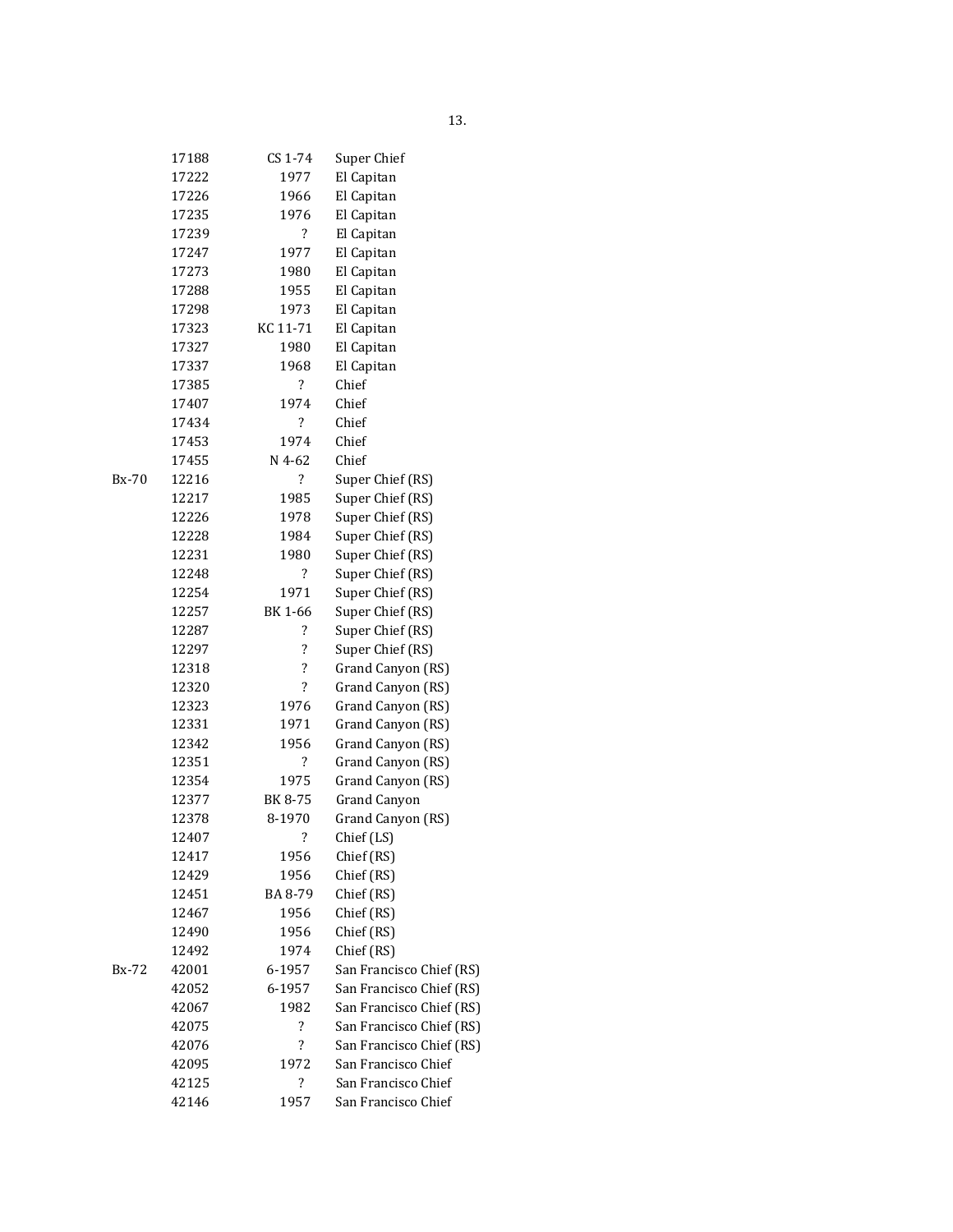|       | 42157 | $\overline{\cdot}$       | San Francisco Chief      |
|-------|-------|--------------------------|--------------------------|
|       | 42177 | N 5-65                   | San Francisco Chief (RS) |
|       | 42244 | $\overline{?}$           | San Francisco Chief      |
|       | 42278 | FM 1-68                  | Texas Chief (RS)         |
|       | 42285 | 1973                     | Texas Chief (RS)         |
|       | 42301 | 1957                     | <b>Texas Chief</b>       |
|       | 42322 | 1977                     | Texas Chief              |
|       | 4234? | 1980                     | Texas Chief              |
|       | 42410 | 1971                     | <b>Texas Chief</b>       |
|       | 42436 | TY 6-78                  | Texas Chief              |
|       | 42460 | 1973                     | Texas Chief (RS)         |
|       | 42476 | ?                        | <b>Texas Chief</b>       |
|       | 42490 | 1980                     | Texas Chief              |
|       | 42495 | 1957                     | Texas Chief              |
|       | 42514 | ?                        | Chief                    |
|       | 42578 | 1982                     | Chief                    |
|       | 42580 | 1957                     | Chief (RS)               |
|       | 42650 | $\overline{?}$           | Chief                    |
|       | 42663 | 1975                     | Chief                    |
|       | 42667 | 1980                     | Chief                    |
|       | 42678 | 1977                     | Chief                    |
|       | 42716 | 1971                     | Chief                    |
|       | 42732 | 1980                     | Chief                    |
|       | 42747 | 1978                     | Chief (RS)               |
| Bx-74 | 12513 | 1977                     | San Francisco Chief (RS) |
|       | 12515 | $\overline{?}$           | San Francisco Chief      |
|       | 12518 | 7-1957                   | San Francisco Chief      |
|       | 12557 | 1971                     | San Francisco Chief      |
|       | 12572 | $\overline{?}$           | San Francisco Chief      |
|       | 12574 | FM 12-66                 | San Francisco Chief      |
|       | 12596 | 1966                     | San Francisco Chief      |
|       | 12597 | 1982                     | San Francisco Chief      |
|       | 12605 | ATSF 9-80                | Texas Chief              |
|       | 12612 | 1973                     | Texas Chief              |
|       | 12620 | 7-1957                   | Texas Chief              |
|       | 12661 | ?                        | Texas Chief              |
|       | 12732 | ?                        | Chief                    |
| Bx-75 | 12755 | 1-1958                   | San Francisco Chief (RS) |
|       | 12763 | $\overline{\cdot}$       | San Francisco Chief      |
|       | 12769 | TE 6-79                  | San Francisco Chief (RS) |
|       | 12779 | 1975                     | San Francisco Chief (RS) |
|       | 12809 | 1958                     | Texas Chief (RS)         |
|       | 12821 | $\overline{\mathcal{E}}$ | <b>Texas Chief</b>       |
|       | 12822 | 1958                     | Texas Chief              |
|       | 12844 | RD 4-65                  | Texas Chief (RS)         |
|       | 12850 | 1958                     | Texas Chief (RS)         |
|       | 12863 | $\overline{\cdot}$       | <b>Texas Chief</b>       |
|       | 12868 | $\overline{\cdot}$       | Texas Chief              |
|       | 12873 | $\overline{\cdot}$       | Texas Chief              |
|       | 12895 | 1975                     | Texas Chief              |
| Fe-5  | 4483  | 1974                     | El Capitan               |
|       |       |                          |                          |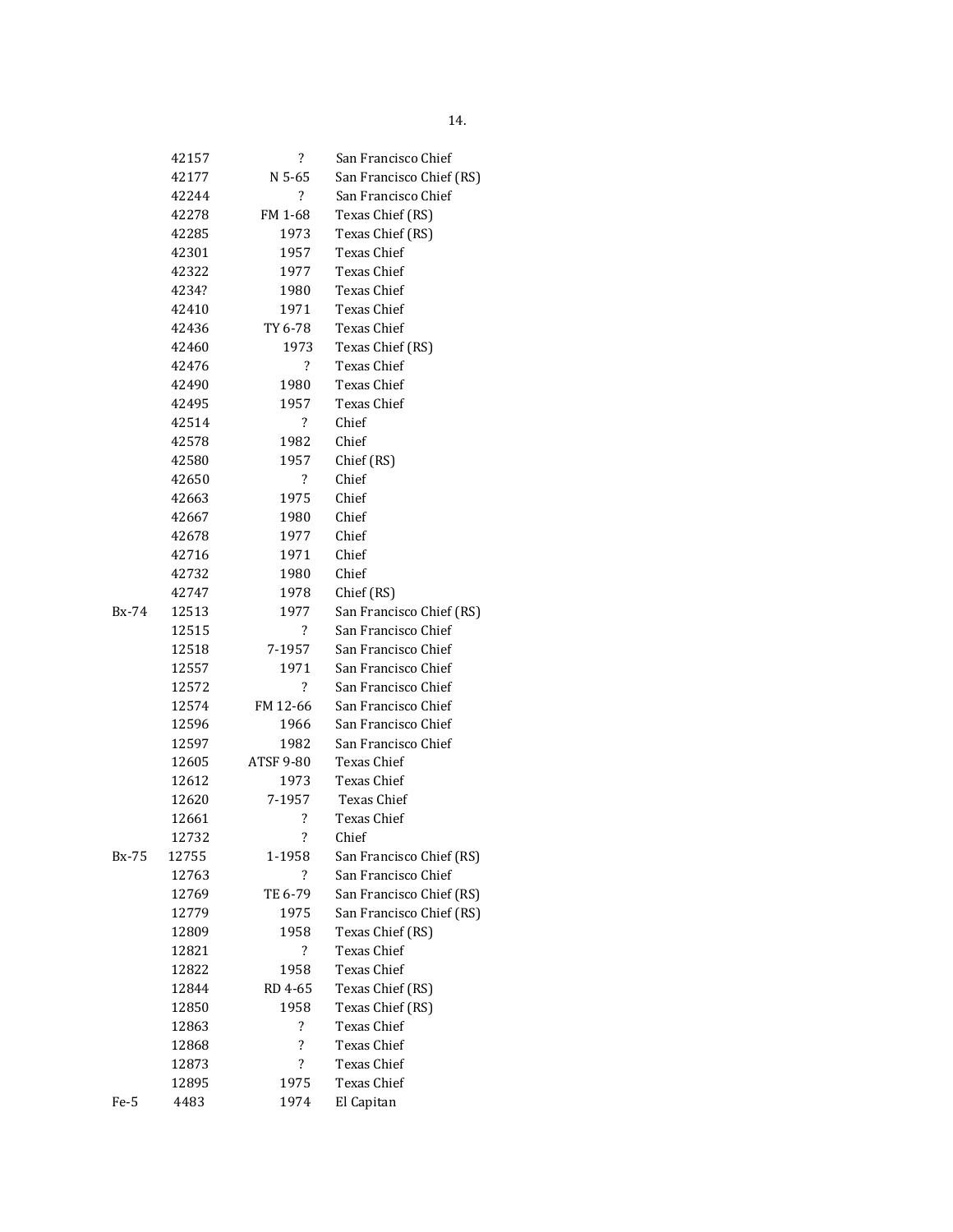|         | 63211   | 1955                     | El Capitan          |            |
|---------|---------|--------------------------|---------------------|------------|
| Fe-7    | 6402    | TS 10-51                 | El Capitan          | Fe # 56    |
|         | 6407    | TS 11-51                 | Chief (All Pullman) | Fe # 57    |
|         | 6438    | TS 12-48                 | <b>Grand Canyon</b> |            |
|         | 6474    | LA 3-49                  | El Capitan          | Fe # 58    |
|         | 6498    | TS 1-49                  | <b>Grand Canyon</b> | Fe # 55    |
|         | 7877    | HO 6-58                  | El Capitan          | Fe # 59    |
|         | 7881    | TS 4-56                  | El Capitan          |            |
|         | 7928    | 1954                     | El Capitan          |            |
| Fe-8    | 202355  | 1973                     | Super Chief         | 3          |
| $Fe-13$ | 5613    | 1978                     | <b>Grand Canyon</b> |            |
|         | 5736    | AQ 9-48                  | Super Chief         | Fe # 71 15 |
|         | 7765    | 1968                     | El Capitan          |            |
|         | 12002-H | FM 7-52                  | <b>Grand Canyon</b> | Fe # 71    |
|         | 13122   | $\overline{\mathcal{L}}$ | <b>Grand Canyon</b> |            |
|         | 14000-H | AQ 6-52                  | El Capitan          | Fe # 71    |
| $Fe-14$ | 11602   | 1983                     | Chief               |            |
| Fe-15   | 4856    | CY 3-53                  | El Capitan          |            |
|         | 4887    | 1960                     | <b>Grand Canyon</b> |            |
|         | 4893    | SF 6-57                  | Chief               | Fe #74     |
|         | 4984    | $\overline{\mathbf{?}}$  | El Capitan          |            |
|         | 5663    | $\overline{\mathcal{L}}$ | <b>Grand Canyon</b> |            |
|         | 6694    | WC 1-51                  | Super Chief         | Fe # 73    |
|         | 6702    | SD 11-54                 | <b>Grand Canyon</b> |            |
|         | 63403   | 1985                     | El Capitan          |            |
| Fe-16   | 11551   | SB 2-62                  | El Capitan          | Fe #74     |
|         | 11571   | ?                        | Chief               |            |
|         | 11575   | LJ 6-60                  | Grand Canyon        | Fe # 74    |
|         | 11576   | 10-1960                  | El Capitan          |            |
| Fe-18   | 7418    | ?                        | El Capitan          |            |
| Fe-19   | 5223    | 1973                     | El Capitan          |            |
|         | 5280    | 1960                     | El Capitan          |            |
|         | 5293    | 1972                     | Chief               |            |
|         | 5305    | 1983                     | Super Chief         |            |
|         | 5331    | 1977                     | Super Chief         |            |
|         | 5342    | BK 2-65                  | El Capitan          |            |
|         | 5347    | TS 8-61                  | El Capitan          |            |
|         | 5367    | 1974                     | <b>Grand Canyon</b> |            |
|         | 5382    | 1978                     | El Capitan          |            |
|         | 5399    | CY 6-62                  | El Capitan          | Fe # 77    |
|         | 5487    | FM10-50                  | El Capitan          |            |
|         | 5506    | 1972                     | El Capitan          |            |
|         | 5509    | 1953                     | Chief               |            |
|         | 5524    | 1953                     | El Capitan          |            |
|         | 5555    | $\overline{\mathcal{E}}$ | El Capitan          |            |
|         | 5599    | 1973                     | Chief               |            |
|         | 202023  | 1979                     | El Capitan          | 3          |
|         | 202032  | 1985                     | Super Chief         | 3          |
|         | 202040  | 1977                     | Super Chief         | 3          |
|         | 202497  | 1961                     | El Capitan          | 3          |
|         | 202656  | 1978                     | El Capitan          | 3          |
|         |         |                          |                     |            |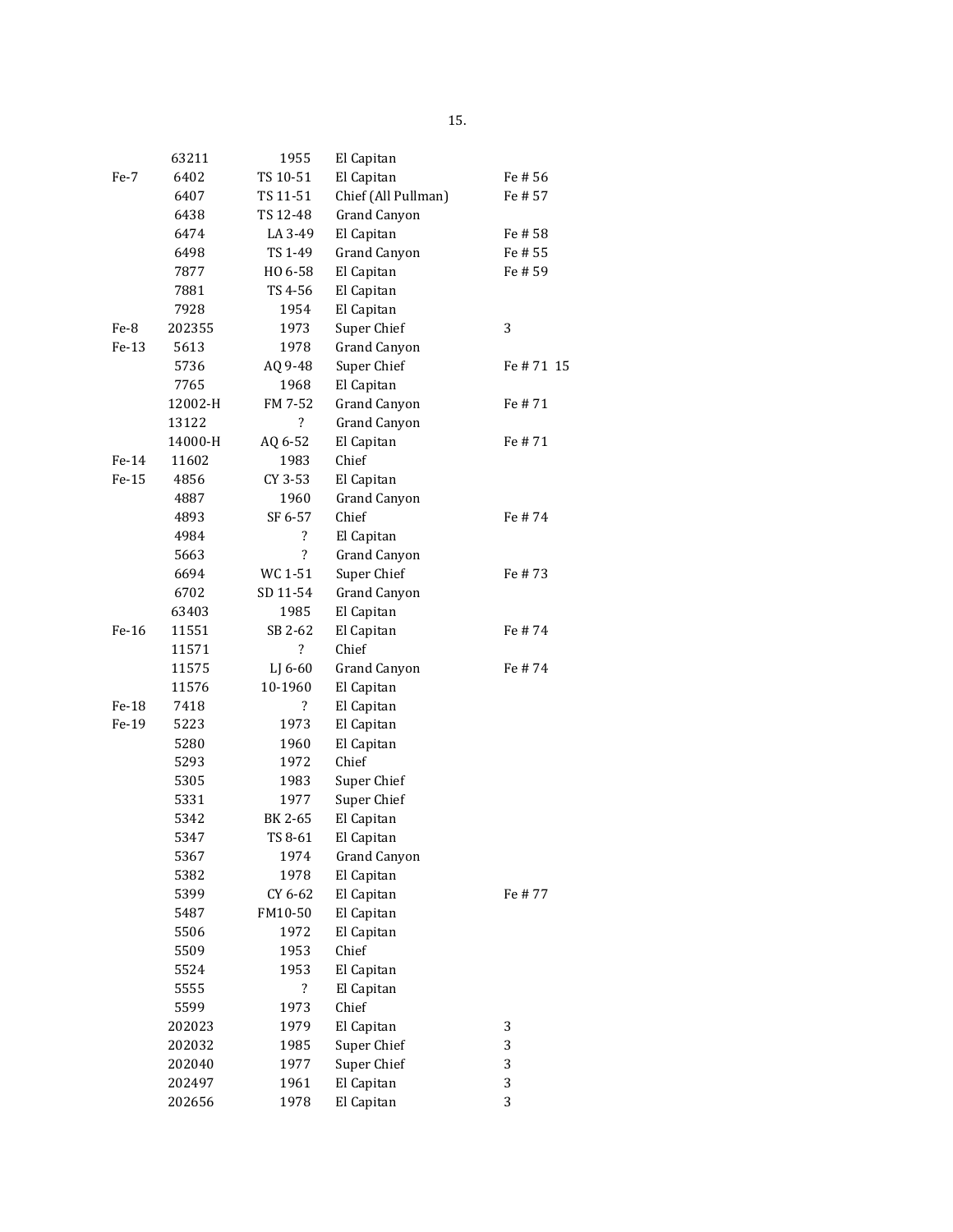| Fe-20   | 9008    | CY 6-60                  | El Capitan                   |            |
|---------|---------|--------------------------|------------------------------|------------|
| Fe-21   | 7392    | 1-1972                   | El Capitan                   |            |
| Fe-22   | 7065    | ?                        | El Capitan                   |            |
|         | 7137    | $\overline{\mathcal{L}}$ | Super Chief                  |            |
| Fe-23   | 6550    | SB 12-54                 | Chief                        | Fe # 86    |
|         | 6764    | ?                        | Chief                        |            |
|         | 6775    | WC 6-66                  | Chief                        | Fe # 88    |
|         | 6841    | ?                        | Chief (All Pullman)          |            |
|         | 6988    | $\overline{\cdot}$       | El Capitan                   |            |
|         | 33110   | $\overline{\mathcal{L}}$ | Chief                        |            |
| Fe-24   | 13077-H | TS 11-54                 | <b>Grand Canyon</b>          | Fe # 95 11 |
| Fe-25   | 9283    | ?                        | El Capitan                   |            |
|         | 9320    | FM 7-52                  | El Capitan (RS)              | Fe # 98    |
|         | 9411    | CW 12-46                 | El Capitan                   |            |
|         | 9967    | FM 5-52                  | El Capitan                   | Fe # 99    |
|         | 10040   | WC 4-59                  | San Francisco Chief          |            |
|         | 10042   | WC 4-56                  | San Francisco Chief          |            |
|         | 10045   | WC 4-59                  | Texas Chief                  |            |
|         | 10992   | TS 10-67                 | El Capitan                   |            |
|         | 61654   | ?                        | El Capitan                   |            |
|         | 61669   | 1966                     | Super Chief                  |            |
|         | 61707   | LA 10-62                 | El Capitan                   | Fe # 99    |
|         | 61749   | LJ 1-62                  | San Francisco Chief          | Fe # 99    |
|         | 62024   | $\overline{\cdot}$       | Chief                        |            |
|         | 62036   | $\overline{\cdot}$       | Super Chief                  |            |
|         | 62103   | 1-1971                   | San Francisco Chief          |            |
| $Fe-26$ | 5901    | 1968                     | El Capitan                   |            |
|         | 5916    | 1968                     | Grand Canyon                 |            |
|         | 5926    | 1968                     | <b>Grand Canyon</b>          |            |
|         | 5957    | 1975                     | Ship and Travel (Both Sides) |            |
|         | 6111    | ?                        | Grand Canyon                 |            |
|         | 6145    | 1962                     | <b>Grand Canyon</b>          | 10         |
|         | 6148    | $\overline{\mathcal{L}}$ | <b>Grand Canyon</b>          |            |
|         | 6176    | 1968                     | Chief                        |            |
|         | 6199    | 1968                     | Grand Canyon                 |            |
|         | 6238    | ?                        | El Capitan                   |            |
|         | 6346    | 1973                     | Chief (All Pullman)          |            |
|         | 6353    | $\overline{\mathcal{E}}$ | Chief                        |            |
|         | 6522    | CW 1-51                  | El Capitan                   | Fe # 103   |
|         | 17635   | 1968                     | Super Chief                  |            |
|         | 17641   | 1968                     | El Capitan                   |            |
|         | 17673   | $\overline{\mathcal{L}}$ | Chief                        |            |
|         | 50006   | 1975                     | Chief                        |            |
|         | 50016   | $\overline{\mathcal{L}}$ | Chief                        |            |
|         | 50228   | 1978                     | El Capitan                   |            |
|         | 50273   | ?                        | Super Chief                  |            |
|         | 64279   | 5-1945                   | <b>Grand Canyon</b>          | Fe # Cover |
|         | 64503   | 1985                     | Super Chief                  |            |
|         | 200405  | AC 5-78                  | Super Chief                  |            |
| Fe-27   | 8593    | KC 1-52                  | Super Chief                  |            |
|         | 8666    | 3-1948                   | El Capitan                   |            |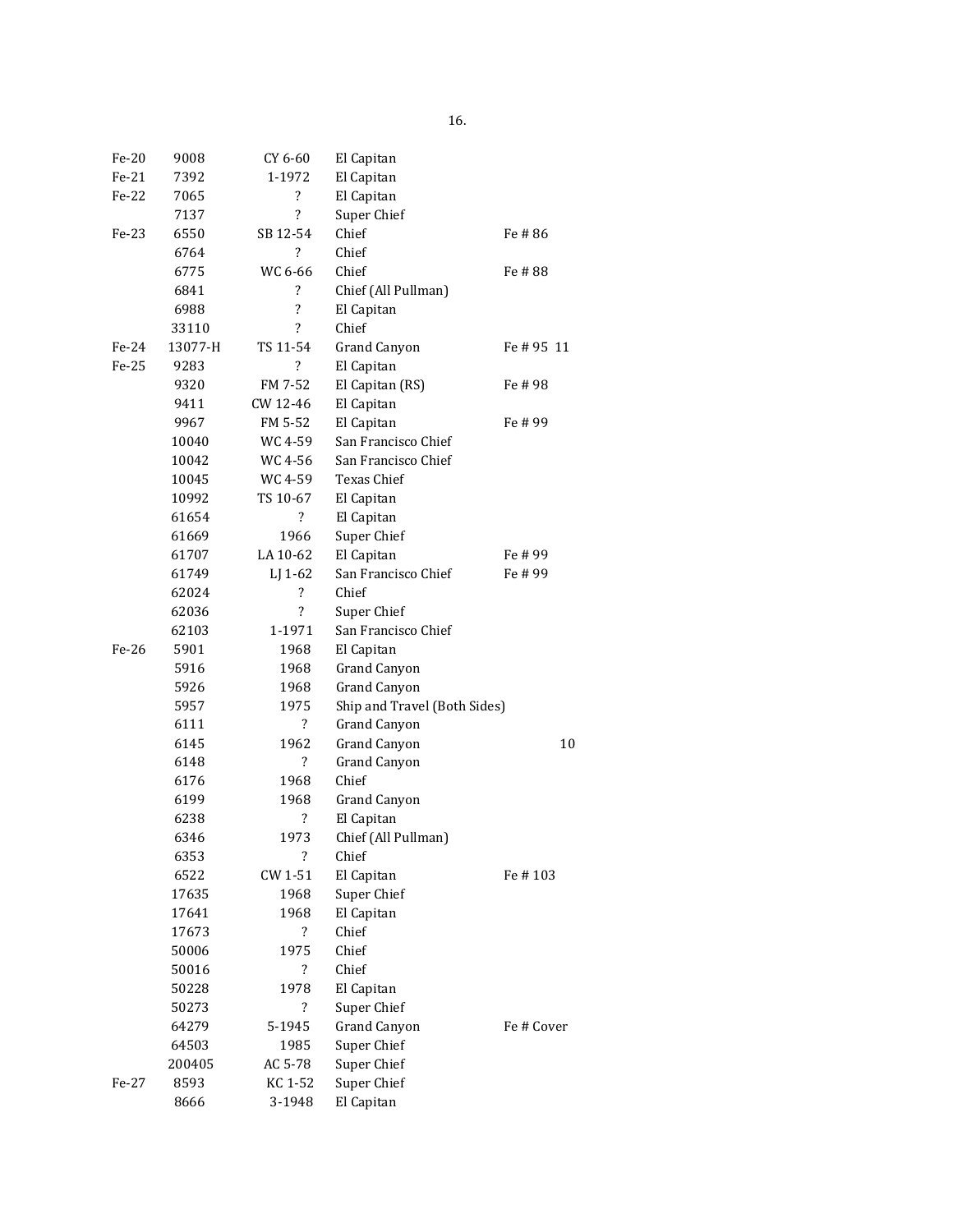|         | 8700   | 1948                               | El Capitan           |          |
|---------|--------|------------------------------------|----------------------|----------|
|         | 15010  | 3-1948                             | Grand Canyon         |          |
|         | 15411  | WC 9-54                            | El Capitan           | Fe#105   |
|         | 205491 | 1980                               | Chief                | 3        |
| Fe-28   | 8446   | SF 11-54                           | Chief                |          |
|         | 15013  | 1954                               | Chief                |          |
|         | 15136  | FM 4-53                            | Super Chief          | Fe # 110 |
|         | 18013  | 1959                               | Chief (All Pullman)  | Fe # 110 |
| Fe-29   | 9774   | 1966                               | El Capitan           |          |
| Fe-30   | 6420   | TS 1962                            | El Capitan           | Fe # 116 |
|         | 13411  | 1980                               | San Francisco Chief  |          |
|         | 13534  | 1956                               | Super Chief          | Fe # 115 |
|         | 13623  | 12-1967                            | Chief                |          |
|         | 13691  | ?                                  | San Francisco Chief  |          |
|         | 13765  | 1956                               | San Francisco Chief  |          |
|         | 13768  | 2-1957                             | San Francisco Chief  |          |
|         | 13772  | 1959                               | San Francisco Chief  | Fe # 116 |
|         | 13792  | 1966                               | San Francisco Chief  |          |
|         | 13893  | 1980                               |                      |          |
|         |        | ?                                  | El Capitan           |          |
|         | 18510  |                                    | Super Chief<br>Chief |          |
|         | 42752  | RN 12-72                           |                      |          |
|         | 42828  | 3-1957<br>$\overline{\mathcal{L}}$ | Texas Chief          |          |
|         | 42835  |                                    | Chief                |          |
|         | 42844  | SB 5-71                            | El Capitan           |          |
|         | 42884  | 12-1954                            | Super Chief          |          |
|         | 42908  | 1957                               | Super Chief          |          |
|         | 42919  | SB 3-71                            | Chief                |          |
| $Rr-11$ | 26106  | 1949                               | Chief (All Pullman)  |          |
|         | 26214  | SB 10-49                           | Grand Canyon         |          |
| Rr-19   | 21084  | 1970                               | Grand Canyon         |          |
|         | 21095  | 6-1964                             | Grand Canyon         |          |
|         | 21163  | WC 1-56                            | Super Chief          |          |
|         | 21179  | WC 2-57                            | Super Chief          | Rr # 230 |
|         | 21335  | WC 4-57                            | Chief                |          |
|         | 21350  | 1968                               | Chief                |          |
|         | 21376  | WC 4-57                            | Texas Chief          |          |
|         | 21381  | $\overline{\mathcal{L}}$           | Texas Chief          |          |
|         | 31335  | 1977                               | Chief                |          |
|         | 31381  | $\overline{\mathcal{E}}$           | Texas Chief          |          |
|         | 31437  | SB 3-50                            | <b>Grand Canyon</b>  |          |
| $Rr-21$ | 20097  | SB 5-55                            | Grand Canyon         |          |
|         | 20168  | ?                                  | Chief                |          |
|         | 20203  | $\overline{\mathcal{L}}$           | Super Chief          |          |
| $Rr-22$ | 37212  | Late 1940's                        | Super Chief          | Rr # 211 |
|         | 37220  | SB 12-54                           | Chief                |          |
|         | 37241  | WC 9-55                            | Chief                |          |
|         | 37264  | SB 10-67                           | Grand Canyon         | Rr # 212 |
|         | 37273  | SB 12-52                           | El Capitan           |          |
|         | 37289  | SB 2-50                            | Super Chief          | Rr # 210 |
|         | 37225  | 1960                               | Chief                |          |
| Rr-23   | 16002  | 1968                               | Super Chief          |          |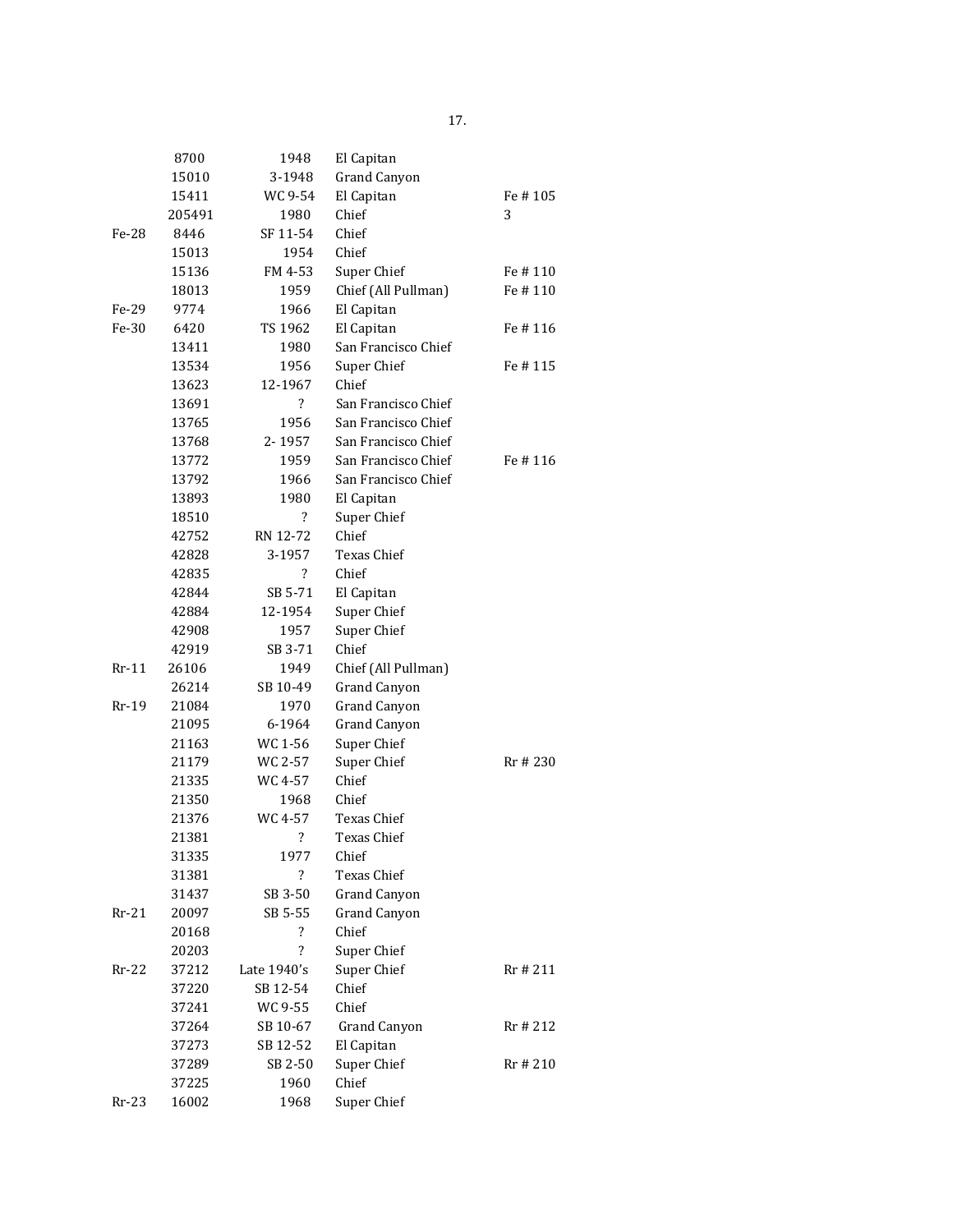|         | 16110  | SB 7-56                  | El Capitan          | Rr #136    |      |              |
|---------|--------|--------------------------|---------------------|------------|------|--------------|
|         | 16439  | 1972                     | <b>Grand Canyon</b> |            |      |              |
|         | 16543  | SB 9-63                  | El Capitan          | 16641      | 1968 | Grand Canyon |
|         | 16725  | 1973                     | San Francisco Chief |            |      |              |
|         | 16754  | 1970                     | El Capitan          |            |      |              |
|         | 19766  | $\overline{\mathcal{E}}$ | El Capitan          |            |      |              |
|         | 16776  | BK 5-66                  | El Capitan          | Rr # 231   |      |              |
|         | 16803  | 11-1969                  | Chief               |            |      |              |
|         | 16811  | $\overline{\mathcal{E}}$ | Chief               |            |      |              |
|         | 16831  | 1973                     | San Francisco Chief |            |      |              |
|         | 16836  | $\overline{\mathcal{E}}$ | Texas Chief         |            |      |              |
|         | 16856  | BK 3-68                  | <b>Texas Chief</b>  | Rr # 234   |      |              |
|         | 16926  | 1976                     | Texas Chief         |            |      |              |
|         | 19945  | 1967                     | Texas Chief         |            |      |              |
|         | 31810  | 1973                     | Chief               |            |      |              |
|         | 32153  | SB 2-61                  | El Capitan          | Rr #136    |      |              |
|         | 32346  | SB 6-51                  | <b>Grand Canyon</b> |            |      |              |
|         | 32354  | $\overline{\mathcal{L}}$ | Chief               |            |      |              |
|         | 32423  | 1974                     | Super Chief         |            |      |              |
|         | 32672  | $\overline{\mathcal{E}}$ | <b>Grand Canyon</b> |            |      |              |
|         | 33055  | SB 2-52                  | Chief (All Pullman) |            |      |              |
|         | 33110  | TS 10-70                 | Chief               |            |      |              |
|         | 33412  | WC 9-54                  | El Capitan          |            |      |              |
| $Rr-25$ | 9344   | FA 12-68                 | Chief               |            |      |              |
|         | 16856  | 1964                     | Texas Chief         |            |      |              |
|         | 17539  | SB 8-53                  | Super Chief         | Rr #137    |      |              |
|         | 17748  | $\ddot{?}$               | El Capitan          |            |      |              |
|         | 17819  | 1985                     | Chief               |            |      |              |
|         | 17834  | 1971                     | Chief               |            |      |              |
|         | 17839  | 1974                     | Chief               |            |      |              |
|         | 17851  | 12-1968                  | Texas Chief         |            |      |              |
|         | 33412  | WC 9-54                  | El Capitan          |            |      |              |
|         | 33525  | 1963                     | Chief               |            |      |              |
|         | 33538  | 1953                     | Chief (All Pullman) |            |      |              |
|         | 34708  | SB 8-51                  | Super Chief         |            |      |              |
| $Rr-27$ | 18095  | 1968                     | Chief               |            |      |              |
|         | 18292  | 1972                     | Chief (All Pullman) |            |      |              |
|         | 18661  | 1961                     | Super Chief         |            |      |              |
|         | 34708  | SB 8-51                  | Super Chief         |            |      |              |
| $Rr-28$ | 18622  | $\overline{?}$           | <b>Grand Canyon</b> | Rr # 238   |      |              |
|         | 18667  | BK 4-61                  | Super Chief         | Rr # 237   |      |              |
|         | 35066  | SB 2-53                  | Grand Canyon        | Rr # 141   |      |              |
|         | 35066  | SB 2-53                  | <b>Grand Canyon</b> |            |      |              |
|         | 35147  | 1973                     | El Capitan          | 6          |      |              |
|         | 205143 | $\overline{\mathcal{E}}$ | El Capitan          | 3          |      |              |
| $Rr-29$ | 20542  | 1969                     | <b>Grand Canyon</b> |            |      |              |
|         | 20603  | $\overline{?}$           | Super Chief         |            |      |              |
| $Rr-30$ | 37315  | SB 9-55                  | Grand Canyon        |            |      |              |
|         | 37329  | WC 9-55                  | Chief               |            |      |              |
|         | 37374  | SB 4-50                  | Chief (All Pullman) | Rr # 215 9 |      |              |
| $Rr-31$ | 1001   | 5-1955                   | Chief               | 11         |      |              |
|         |        |                          |                     |            |      |              |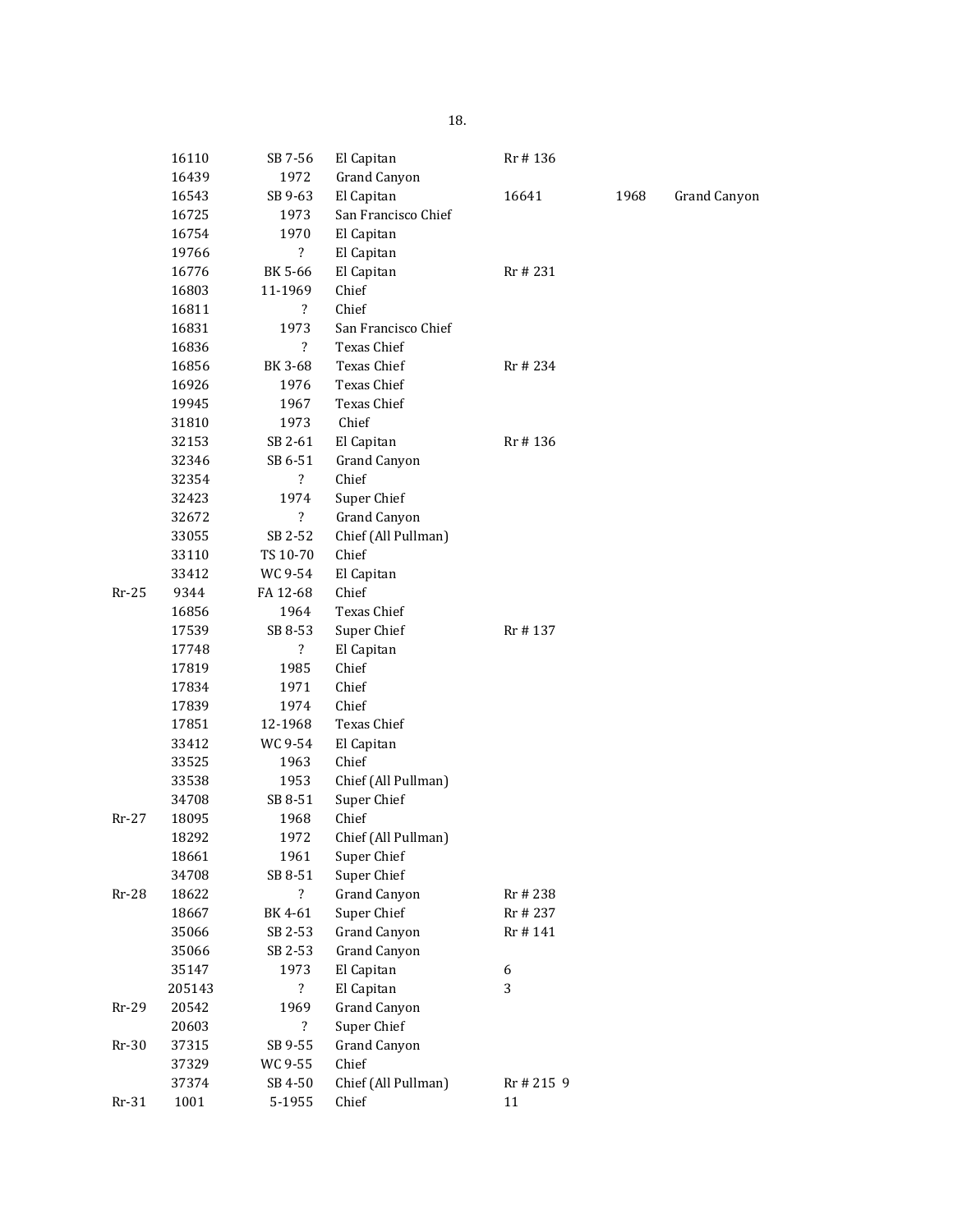|         | 1003  | WC 9-55                  | Chief                    | Rr # 218, 219 Rm # 46 |
|---------|-------|--------------------------|--------------------------|-----------------------|
|         | 1003  | SB 3-59                  | San Francisco Chief      | Rm # 177              |
|         | 5022  | 1980                     | Chief                    |                       |
|         | 5035  | 1979                     | Super Chief              |                       |
| $Rr-32$ | 19123 | 1980                     | Chief                    |                       |
|         | 19137 | 1980                     | Chief                    |                       |
|         | 19167 | KC 3-64                  | Super Chief              | Rr # 238              |
|         | 19168 | $\overline{?}$           | Super Chief              |                       |
|         | 19176 | 5-1968                   | <b>Grand Canyon</b>      |                       |
|         | 19239 | BK 9-66                  | San Francisco Chief      |                       |
|         | 19277 | 1957                     | San Francisco Chief      |                       |
|         | 35892 | WC 1957                  | Super Chief              |                       |
| Rr-33   | 4315  | 1949                     | <b>Grand Canyon</b>      |                       |
|         | 4318  | BK 2-62                  | San Francisco Chief      | Rr # 239              |
|         | 4360  | 1974                     | El Capitan               |                       |
|         | 19069 | $\overline{?}$           | El Capitan               |                       |
|         | 19553 | BK 4-67                  | San Francisco Chief      |                       |
|         | 19595 | BK 3-64                  | <b>Grand Canyon</b>      |                       |
|         | 19601 | 1976                     | El Capitan               |                       |
|         | 19609 | 1960                     | El Capitan (All Pullman) | Rr # 239              |
|         | 19633 | 1974                     | Chief                    |                       |
|         | 19634 | BK 5-63                  | Chief                    |                       |
|         | 36350 | SB 11-50                 | El Capitan               | Rr # 144              |
|         | 36393 | 1953                     | <b>Grand Canyon</b>      |                       |
|         | 36476 | SB 10-53                 | Chief (All Pullman)      |                       |
| Rr-34   | 4569  | WC 12-58                 | Super Chief              | Rr # 240 12           |
|         | 4576  | 1972                     | Chief                    | Rr #240               |
|         | 4656  | WC 12-52                 | Texas Chief              |                       |
|         | 14348 | $\overline{?}$           | Chief (All Pullman)      |                       |
|         | 14411 | 1959                     | <b>Grand Canyon</b>      |                       |
|         | 14626 | 1955                     | El Capitan               |                       |
|         | 14707 | WC 11-58                 | Super Chief              |                       |
|         | 14889 | SB 8-57                  | San Francisco Chief      |                       |
|         | 14917 | 1949                     | Chief (All Pullman)      |                       |
|         | 14974 | BK 3-67                  | El Capitan               |                       |
|         | 15163 | ?                        | <b>Grand Canyon</b>      |                       |
|         | 15187 | $\overline{\mathcal{E}}$ | El Capitan               |                       |
|         | 15226 | SB 10-50                 | Grand Canyon             |                       |
|         | 15327 | 1959                     | El Capitan               |                       |
| $Rr-35$ | 7045  | CW 6-73                  | El Capitan               |                       |
|         | 7070  | 1973                     | Chief                    | 9                     |
|         | 7300  | 11-1969                  | El Capitan               |                       |
|         | 7308  | 1968                     | El Capitan               |                       |
|         | 7350  | WC 3-59                  | <b>Texas Chief</b>       |                       |
| $Rr-36$ | 7533  | 1951                     | Grand Canyon             |                       |
|         | 7623  | 1968                     | Super Chief              |                       |
|         | 7721  | SB 5-63                  | <b>Texas Chief</b>       |                       |
|         | 7728  | 1957                     | San Francisco Chief      | 4                     |
| $Rr-37$ | 5084  | 1960                     | El Capitan               | Rr # 223 12           |
|         | 5099  | SB 12-53                 | El Capitan               |                       |
|         | 5105  | SB 4-53                  | Chief (All Pullman)      |                       |
|         |       |                          |                          |                       |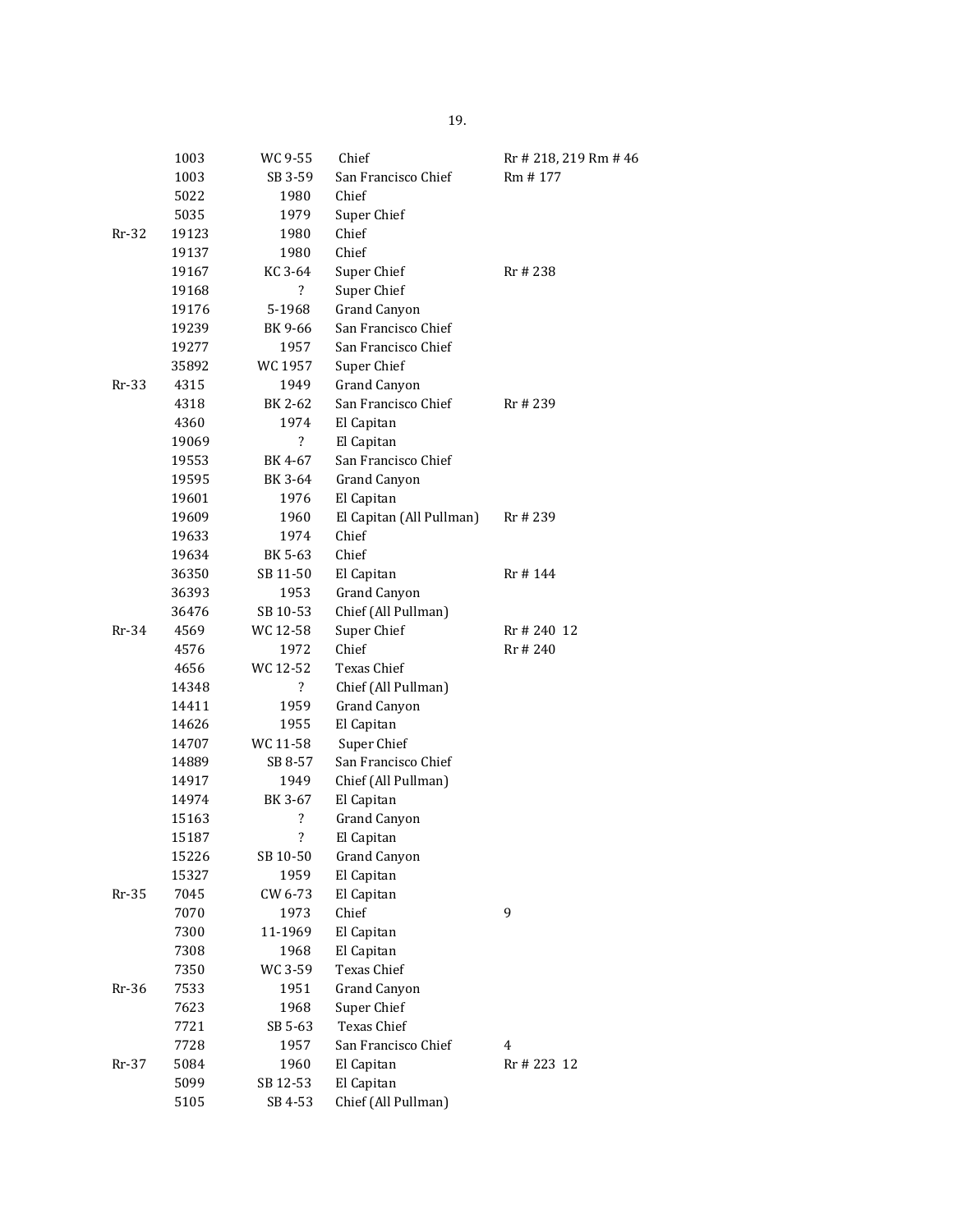|         | 5108   | 1963                     | Chief (All Pullman) | Rr # 224        |
|---------|--------|--------------------------|---------------------|-----------------|
|         | 5109   | SB 7-53                  | Super Chief         |                 |
|         | 5122   | 1961                     | El Capitan          | 12              |
|         | 188011 | 1965                     | Super Chief         | Rr # 252 12, 13 |
|         | 188025 | 1965                     | Super Chief         | 12, 13          |
|         | 188044 | 1965                     | Super Chief         | 13              |
|         | 188338 | 1965                     | Super Chief         | 12, 13          |
| $Rr-39$ | 7952   | $\overline{\mathcal{E}}$ | El Capitan          |                 |
| $Rr-40$ | 8224   | 1969                     | El Capitan          |                 |
|         | 8284   | 1962                     | Chief               | 5               |
|         | 8322   | WC 8-55                  | Grand Canyon        | 5               |
|         | 8367   | WC 10-48                 | El Capitan          | Rr # 153        |
|         | 8520   | 1973                     | El Capitan          |                 |
|         | 8552   | 6-1974                   | Super Chief         |                 |
|         | 8559   | BK 11-67                 | Chief               |                 |
|         | 8586   | BK 5-67                  | Super Chief         | Rr # 241 5      |
| Rr-42   | 5153   | 1951                     | <b>Grand Canyon</b> |                 |
|         | 5164   | 1957                     | Chief               |                 |
|         | 5188   | 1979                     | Chief               |                 |
|         | 5228   | 1968                     | Chief               | Rr # 224        |
| Rr-43   | 8674   | 1947                     | Grand Canyon        |                 |
|         | 8686   | 1989                     | <b>Grand Canyon</b> |                 |
|         | 8759   | 1947                     | El Capitan          |                 |
|         | 8809   | WC 8-55                  | <b>Grand Canyon</b> |                 |
|         | 8916   | 1973                     | Chief               | Rr # 242        |
|         | 8961   | 1989                     | El Capitan          |                 |
|         | 8996   | BK 5-65                  | Chief               |                 |
|         | 9241   | WC 1947                  | Chief (All Pullman) | Rr # 155        |
|         | 9242   | WC 1947                  | Grand Canyon        | Rr # 155        |
| $Rr-44$ | 3521   | 1979                     | El Capitan          |                 |
|         | 3528   | SB 10-58                 | San Francisco Chief |                 |
| $Rr-45$ | 9516   | WC 10-48                 | El Capitan          | Rr # 157        |
|         | 9627   | ?                        | Chief               |                 |
|         | 9679   | 1972                     | Super Chief         |                 |
|         | 9766   | 1985                     | <b>Grand Canyon</b> |                 |
| Rr-46   | 9980   | KC 2-61                  | Grand Canyon        | Rr #157         |
|         | 9968   | $\ddot{?}$               | Grand Canyon        |                 |
|         | 9986   | ?                        | <b>Grand Canyon</b> |                 |
|         | 10036  | 1990                     | Super Chief         |                 |
|         | 10077  | ?                        | Super Chief         |                 |
|         | 10107  | BK 9-57                  | Chief (All Pullman) |                 |
|         | 10158  | 1971                     | El Capitan          |                 |
|         | 10200  | BK 3-64                  | San Francisco Chief | Rr # 243        |
|         | 10443  | 1970                     | Super Chief         |                 |
|         | 10604  | 8-1973                   | Chief               |                 |
|         | 10828  | $\overline{\cdot}$       | Super Chief         |                 |
| Rr-47   | 3866   | 10-1951                  | Super Chief         |                 |
|         | 3939   | 1980                     | Super Chief         |                 |
|         | 3950   | 1964                     | El Capitan          |                 |
|         | 4050   | 1970                     | El Capitan          |                 |
| RR-48   | 10870  | WC 9-49                  | Super Chief         | Rr #161         |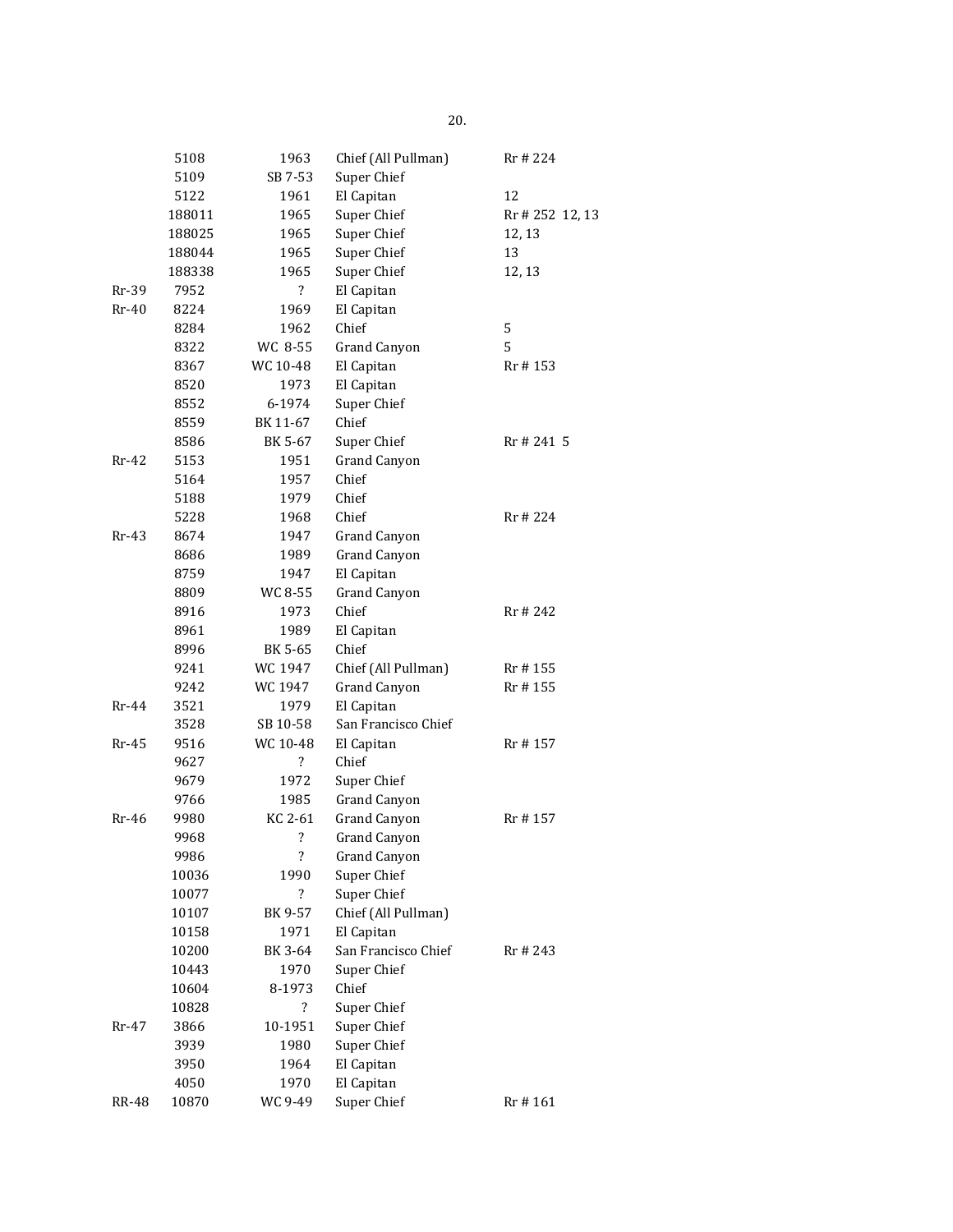|         | 11007 | BK 2-69                  | Texas Chief         | Rr # 242     |
|---------|-------|--------------------------|---------------------|--------------|
|         | 11031 | 1963                     | San Francisco Chief |              |
|         | 11035 | 1974                     | San Francisco Chief |              |
|         | 11056 | WC 2-50                  | Grand Canyon        | Rr #162      |
|         | 11071 | WC 2-50                  | Grand Canyon        | Rr # 162     |
|         | 11094 | ?                        | El Capitan          |              |
|         | 11112 | WC 10-49                 | Super Chief         | Rr #162      |
|         | 11142 | SB -1959                 | El Capitan          |              |
|         | 11194 | 1950                     | Super Chief         |              |
|         | 11238 | ?                        | Super Chief         |              |
|         | 11273 | ?                        | Chief               |              |
|         | 11286 | ?                        | Super Chief         |              |
| Rr-49   | 11461 | WC 9-50                  | Chief (All Pullman) |              |
|         | 11483 | 1950's                   | Chief (All Pullman) | Rr # 17      |
|         | 11631 | ?                        | Chief               | Rr # 21      |
|         | 11701 | WC 10-50                 | Grand Canyon        |              |
|         | 11707 | WC 10-50                 | Grand Canyon        |              |
|         | 11735 | WC 10-50                 | <b>Grand Canyon</b> |              |
| Rr-50   | 12039 | WC 5-51                  | Chief (All Pullman) |              |
|         | 12246 | WC 6-51                  | El Capitan          |              |
| Rr-51   | 12439 | WC 3-52                  | <b>Grand Canyon</b> | Rr #170      |
|         | 13000 | WC 4-52                  | El Capitan          | Rr #169      |
|         | 13050 | WC 6-52                  | Chief (All Pullman) |              |
| $Rr-52$ | 3280  | 9-1952                   | <b>Grand Canyon</b> | Rr #192      |
|         | 3367  | 9-1952                   | <b>Grand Canyon</b> |              |
|         | 3374  | 1968                     | <b>Grand Canyon</b> |              |
|         | 3392  | 1968                     | Chief               |              |
|         | 3436  | 1975                     | Super Chief         |              |
|         | 3468  | $\overline{\mathcal{L}}$ | Chief (All Pullman) |              |
|         | 3498  | 1968                     | Chief               |              |
| Rr-53   | 13609 | WC 6-53                  | El Capitan          |              |
|         | 13643 | WC 5-55                  | Chief (All Pullman) | Rr # 173     |
|         | 13757 | BK 8-57                  | Super Chief         | Rr #169      |
|         | 13827 | ?                        | Super Chief         |              |
|         | 13827 | 1957                     | Super Chief         | Rr #164      |
|         | 14084 | WC 10-53                 | Super Chief         |              |
| Rr-54   | 3150  | 5-1953                   | Chief (All Pullman) | Rm # 51, 177 |
|         | 3153  | 1953                     | Chief (All Pullman) |              |
|         | 3154  | 1953                     | San Francisco Chief |              |
|         | 3154  | 1959                     | Chief (All Pullman) |              |
|         | 3166  | 1955                     | Chief (All Pullman) |              |
|         | 3168  | 1956                     | Chief (All Pullman) |              |
|         | 3173  | 1954                     | Super Chief         |              |
|         | 3175  | 11-1953                  | Chief (All Pullman) | Rm # 55      |
|         | 3178  | WC 11-54                 | Chief (All Pullman) | Rm # 57      |
| $Rr-55$ | 3000  | WC 12-53                 | Super Chief         | Rr #163      |
|         | 3005  | 1973                     | Super Chief         |              |
|         | 3050  | 1968                     | Chief               |              |
| $Rr-56$ | 2000  | 9-1955                   | Super Chief         | Rm # 61      |
|         | 2032  | SB 1972                  | Super Chief         |              |
|         | 2063  | 1-1956                   | Super Chief         | Rm # 64      |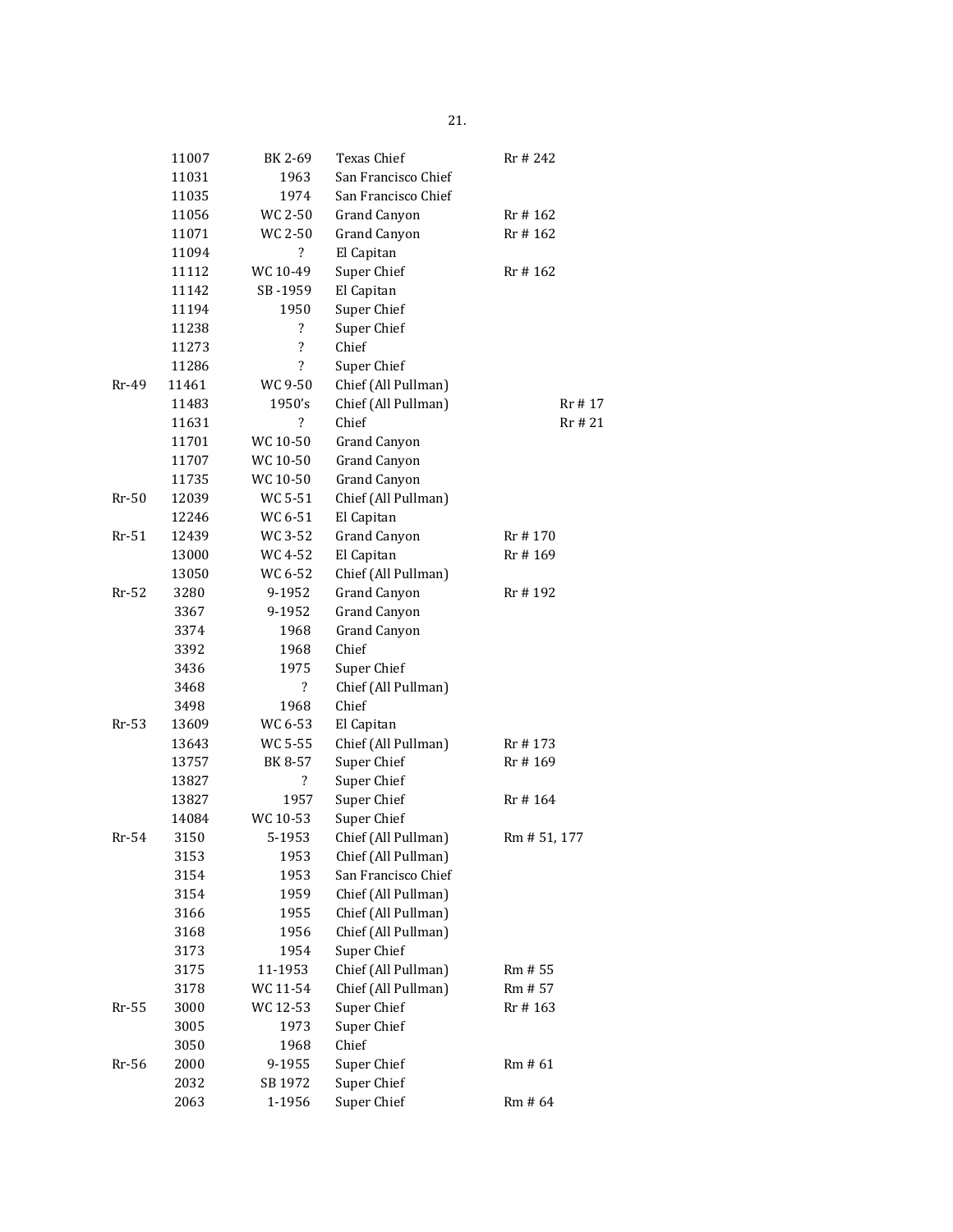|       | 2064 | 1956    | Super Chief         |             |
|-------|------|---------|---------------------|-------------|
|       | 2067 | 1955    | Super Chief         |             |
|       | 2074 | 1967    | San Francisco Chief |             |
|       | 2075 | 1967    | San Francisco Chief |             |
|       | 2095 | 2-1956  | <b>Texas Chief</b>  |             |
|       | 2103 | 1956    | El Capitan          |             |
|       | 2104 | 2-1956  | El Capitan          | Rm #178     |
|       | 2121 | 1956    | El Capitan          | Rm # 20     |
|       | 2123 | 1956    | San Francisco Chief |             |
|       | 2138 | 1955    | El Capitan          | Rm # 64     |
|       | 2139 | 1956    | El Capitan          | Rm # 20, 64 |
|       | 2142 | 8-1956  | Chief               |             |
|       | 2154 | 1956    | Texas Chief         |             |
|       | 2162 | 1955    | Chief               |             |
|       | 2162 | 1963    | Texas Chief         |             |
|       | 2164 | 8-1956  | Chief               |             |
|       | 2181 | 1955    | San Francisco Chief |             |
|       | 2186 | 1956    | Super Chief         |             |
|       | 2195 | 4-1958  | San Francisco Chief |             |
|       | 2196 | 1972    | San Francisco Chief |             |
|       | 2500 | 10-1955 | Super Chief         |             |
|       | 2503 | 1956    | Super Chief         |             |
| Rr-57 | 6006 | 1955    | Super Chief (RS)    |             |
|       | 6008 | 1955    | Super Chief (RS)    |             |
|       | 6018 | 1955    | Super Chief (RS)    |             |
|       | 6022 | 1955    | Super Chief (RS)    |             |
|       | 6088 | 1955    | Super Chief (RS)    |             |
|       | 6140 | 1955    | Super Chief (RS)    | Rm #135     |
|       | 6144 | 4-1955  | Super Chief (RS)    |             |
|       | 6148 | 1971    | Super Chief (RS)    |             |
|       | 6187 | 4-1955  | El Capitan (RS)     | Rm #135     |
|       | 6223 | 1955    | El Capitan          |             |
|       | 6231 | 4-1955  | El Capitan (RS)     |             |
|       | 6286 | 1972    | El Capitan (RS)     |             |
| Rr-58 | 6319 | 9-1956  | El Capitan (RS)     |             |
|       | 6366 | 1956    | El Capitan          |             |
|       | 6379 | 1968    | El Capitan (RS)     |             |
| Rr-59 | 6413 | 1958    | Super Chief         |             |
|       | 6412 | 1968    | Super Chief         |             |
|       | 6413 | 1958    | Super Chief         |             |
|       | 6421 | 1957    | Super Chief (RS)    |             |
|       | 6432 | 1974    | Super Chief (RS)    |             |
|       | 6450 | 1958    | Super Chief         |             |
|       | 6452 | 1974    | Super Chief (RS)    |             |
|       | 6460 | 1-1958  | Super Chief (RS)    | Rm #139     |
|       | 6490 | BK 5-73 | El Capitan (RS)     |             |
|       | 6495 | SF 4-68 | El Capitan (RS)     |             |
|       | 6499 | 12-1957 | El Capitan (RS)     | Rm #138     |
|       | 6500 | 1958    | El Capitan          |             |
|       | 6510 | 1957    | El Capitan (RS)     |             |
|       | 6511 | 1969    | El Capitan (RS)     |             |
|       |      |         |                     |             |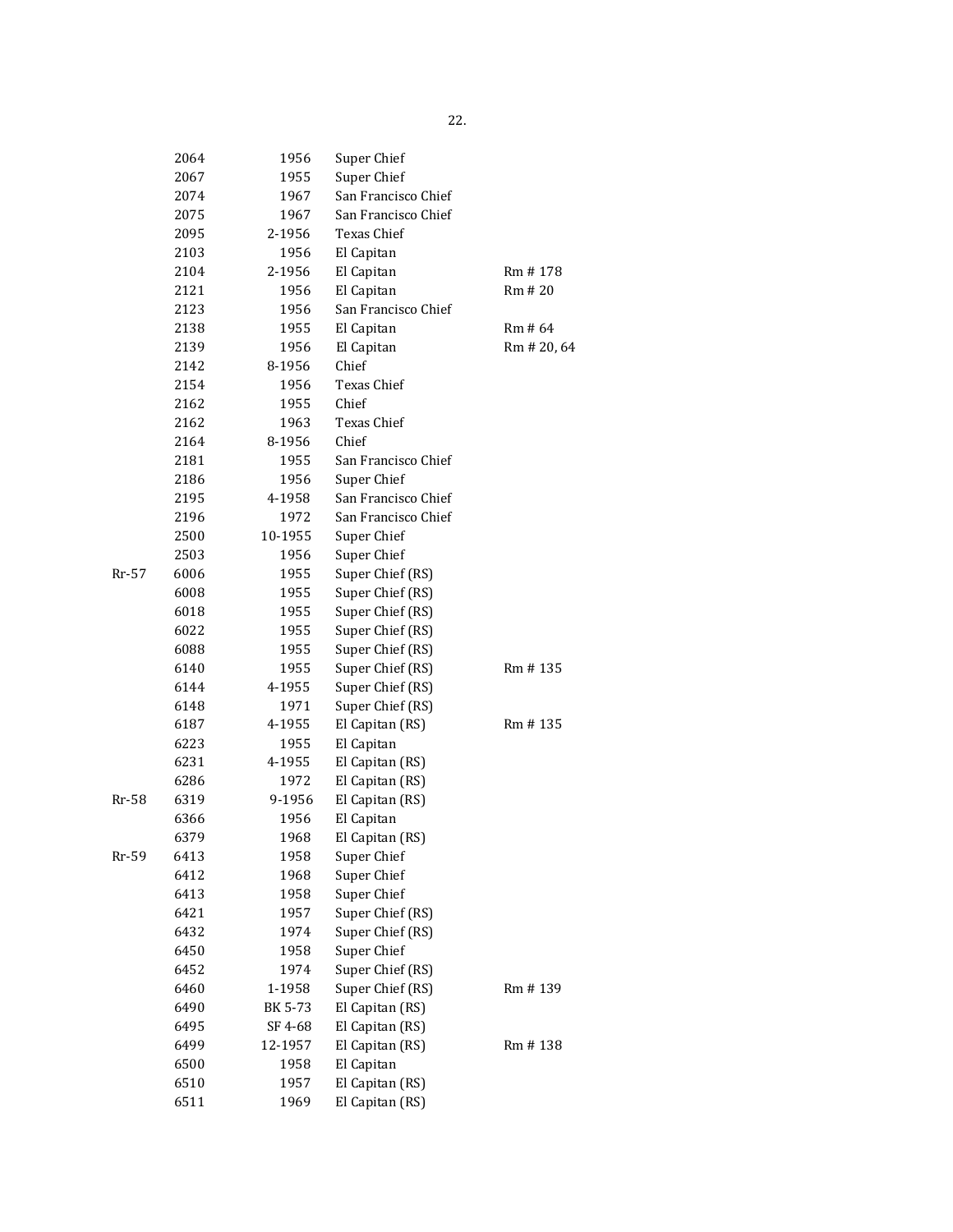| 6515 | 1975     | El Capitan (RS)     |                 |  |
|------|----------|---------------------|-----------------|--|
| 6519 | SB 11-73 | El Capitan (RS)     | Rm #168         |  |
| 6521 | 12-1957  | El Capitan (RS)     |                 |  |
| 6524 | 1968     | El Capitan (RS)     |                 |  |
| 6542 | 1957     | El Capitan (RS)     |                 |  |
| 6544 | 1-1958   | El Capitan (RS)     |                 |  |
| 6547 | 1974     | El Capitan (RS)     |                 |  |
| 2189 | 4-1958   | San Francisco Chief | Rm # 73         |  |
| 2193 | 1962     | San Francisco Chief |                 |  |
| 2195 | 4-1958   | San Francisco Chief | Rm #179         |  |
| 2196 | 1956     | San Francisco Chief |                 |  |
| 2200 | 1958     | San Francisco Chief |                 |  |
| 2202 | 1973     | San Francisco Chief |                 |  |
| 2203 | 1968     | San Francisco Chief |                 |  |
| 2217 | 5-1958   | San Francisco Chief |                 |  |
| 2219 | TS 4-69  | San Francisco Chief | Rm # 77         |  |
| 2221 | 5-1958   | San Francisco Chief | Rm # 75         |  |
| 2234 | 5-1958   | San Francisco Chief |                 |  |
| 6950 | WC 5-58  | Chief               | Rm #140 Bx #146 |  |
| 6960 | BE 5-73  | Texas Chief         |                 |  |
| 6964 | WC 6-58  | Texas Chief         | Rm #141, 168    |  |
| 6975 | 1958     | Super Chief         | Rm #142         |  |
|      |          |                     |                 |  |